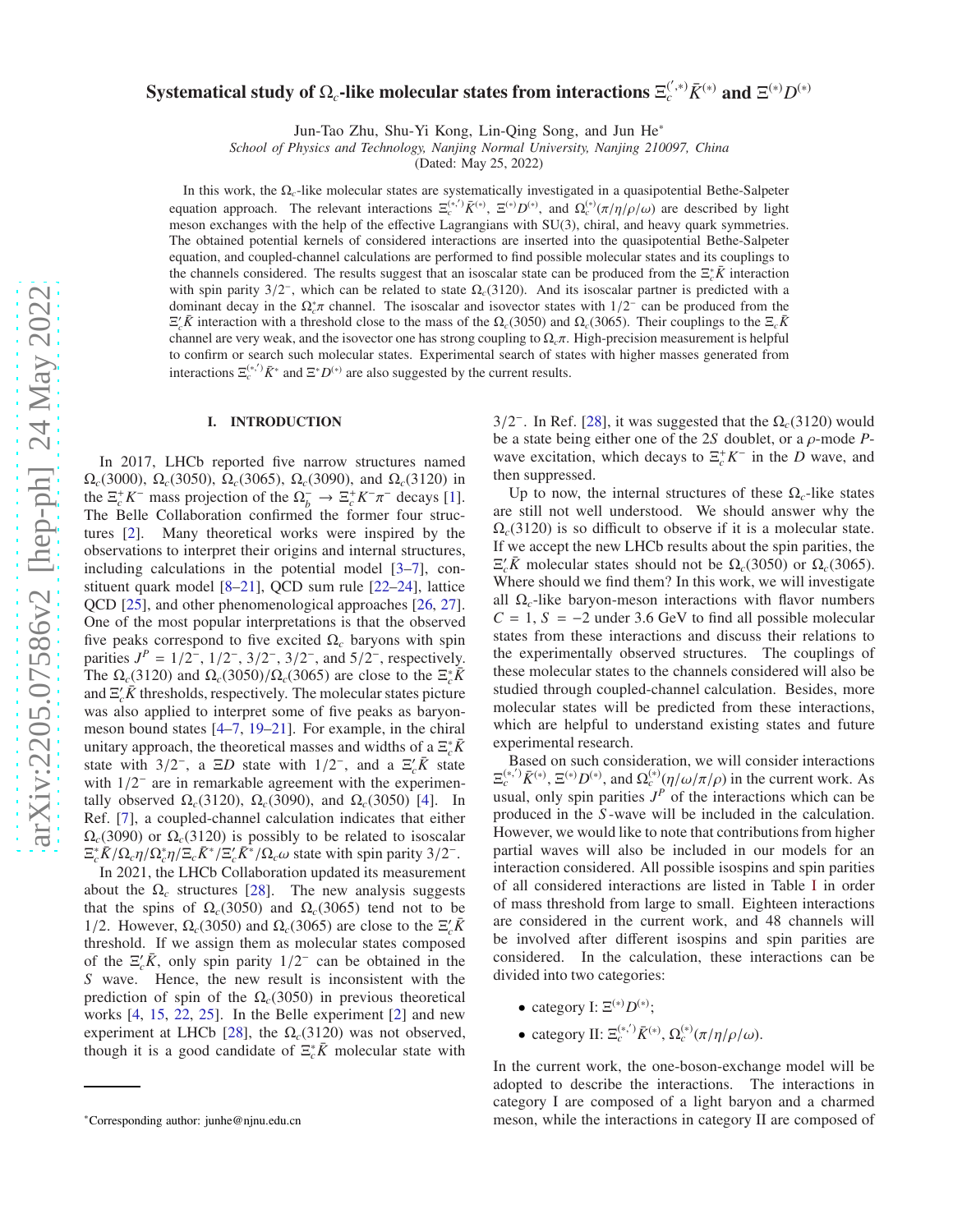a charmed baryon and a light meson. The couplings between channels belonging to different categories intermediate only by exchanges of charmed mesons. It should be heavily suppressed and can be ignored compared with the couplings between the channels in the same category where light meson exchanges provide the dominant contribution. Besides, the  $\Omega_c^{(*)}(\pi/\eta/\rho/\omega)$  interaction in category II will be excluded in single-channel calculation in the current model due to the absence of possible meson exchange to provide attraction. However, these channels are not trivial in coupled-channel calculation.

TABLE I: The possible isospins and spin parities of all considered interactions. The thresholds are in the unit of MeV.

<span id="page-1-0"></span>

| Channel    | $\Omega_c^*\omega$             | $\Xi^* D^*$                                                                                                   | $\Omega_{c}^{*}\rho$           | $\Xi_c^* \bar{K}^*$                                                                                                                                           | $\Omega_c \omega \ \ \ \ \ \Xi_c^{\prime} \bar{K}^*$ |                 |
|------------|--------------------------------|---------------------------------------------------------------------------------------------------------------|--------------------------------|---------------------------------------------------------------------------------------------------------------------------------------------------------------|------------------------------------------------------|-----------------|
| Threshold  | 3550.9                         | 3541.8                                                                                                        | 3541.2                         | 3540.2                                                                                                                                                        | 3480.1                                               | 3470.7          |
| $I=0, JP$  |                                | $\left(\frac{1}{2}, \frac{3}{2}, \frac{5}{2}\right)^ \left(\frac{1}{2}, \frac{3}{2}, \frac{5}{2}\right)^-$ -- |                                | $(\frac{1}{2}, \frac{3}{2}, \frac{5}{2})$ $(\frac{1}{2}, \frac{3}{2})$ $(\frac{1}{2}, \frac{3}{2})$                                                           |                                                      |                 |
| $I=1, J^P$ |                                |                                                                                                               |                                | $(\frac{1}{2}, \frac{3}{2}, \frac{5}{2})$ $(\frac{1}{2}, \frac{3}{2}, \frac{5}{2})$ $(\frac{1}{2}, \frac{3}{2}, \frac{5}{2})$ -- $(\frac{1}{2}, \frac{3}{2})$ |                                                      |                 |
| Channel    | $\Omega_c \rho$                | $\Xi^*D$                                                                                                      | $\Xi_c\bar{K}^*$               | $\Xi D^*$                                                                                                                                                     | $\Omega_c^*\eta$                                     | $\Omega_c \eta$ |
| Threshold  | 3470.5                         | 3400.6                                                                                                        | 3363.3                         | 3326.5                                                                                                                                                        | 3315.8                                               | 3245.0          |
| $I=0, JP$  |                                | $rac{3}{2}$                                                                                                   | $(\frac{1}{2}, \frac{3}{2})^-$ | $(\frac{1}{2}, \frac{3}{2})^ \frac{3}{2}^-$                                                                                                                   |                                                      | $\frac{1}{2}$   |
| $I=1, J^P$ | $(\frac{1}{2}, \frac{3}{2})^-$ | $\frac{3}{2}$                                                                                                 | $(\frac{1}{2}, \frac{3}{2})^-$ | $(\frac{1}{2}, \frac{3}{2})^-$                                                                                                                                |                                                      |                 |
| Channel    | ED                             | $\Xi_c^* \bar{K}$                                                                                             | $\Xi_{c}^{\prime}\bar{K}$      | $\Xi_c\bar K$                                                                                                                                                 | $\Omega_c^*\pi$                                      | $\Omega_c \pi$  |
| Threshold  | 3185.3                         | 3142.0                                                                                                        | 3072.5                         | 2965.1                                                                                                                                                        | 2903.1                                               | 2832.4          |
| $I=0, J^P$ | $\frac{1}{2}$                  | $rac{3}{2}$                                                                                                   | $\frac{1}{2}^{-}$              | $\frac{1}{2}$                                                                                                                                                 |                                                      |                 |
| $I=1, JP$  | $\frac{1}{2}$                  | $\frac{3}{2}$                                                                                                 | $\frac{1}{2}^{-}$              | $\frac{1}{2}$                                                                                                                                                 | $\frac{3}{2}$                                        | $\frac{1}{2}$   |

This article is organized as follows. In the next section, the effective Lagrangians will be provided to construct potentials of considered interactions  $\Xi^{(*)}D^{(*)}, \Xi_c^{(*,')}K^{(*)},$ and  $\Omega_c^{(*)}(\pi/\eta/\rho/\omega)$  in the one-boson-exchange model. The quasipotential Bethe-Salpeter equation approach adopted in the current work will be also introduced briefly in that section. The results with single-channel calculation will be presented in section [III.](#page-4-0) And couplings between different interactions will be specifically described and discussed in section [IV.](#page-5-0) Finally, the article ends with summary and discussion in section [V.](#page-9-9)

#### II. THEORETICAL FRAME

All systems considered in the current work are composed of a charmed and a light hadron. The Lagrangians for the charmed and light hadrons will be presented in the following.

#### A. Lagrangians for charmed hadrons

The Lagrangians for the vertex of charmed hadrons and light mesons have been constructed under the heavy quark limit and chiral symmetry in the literature [\[29](#page-10-6)– [32\]](#page-10-7). The couplings of heavy-light charmed mesons  $P^{(*)}$  =

 $(D^{(*)0}, D^{(*)+}, D_s^{(*)+})$  and light exchange mesons can be depicted as

$$
\mathcal{L}_{\mathcal{P}^*\mathcal{P}^{\mathbb{P}}} = i \frac{2g \sqrt{m_{\mathcal{P}} m_{\mathcal{P}^*}}}{f_{\pi}} (-\mathcal{P}_{a\lambda}^{*\dagger} \mathcal{P}_{b} + \mathcal{P}_{a}^{\dagger} \mathcal{P}_{b\lambda}^{*}) \partial^{\lambda} \mathbb{P}_{ab},
$$
  
\n
$$
\mathcal{L}_{\mathcal{P}^*\mathcal{P}^*\mathbb{P}} = -\frac{g}{f_{\pi}} \epsilon_{\alpha\mu\nu\lambda} \mathcal{P}_{a}^{*\mu \dagger} \overleftrightarrow{\partial}^{\alpha} \mathcal{P}_{b}^{*\lambda} \partial^{\nu} \mathbb{P}_{ba},
$$
  
\n
$$
\mathcal{L}_{\mathcal{P}^*\mathcal{P}^{\mathbb{V}}} = \sqrt{2} \lambda g_V \epsilon_{\lambda\alpha\beta\mu} (-\mathcal{P}_{a}^{*\mu \dagger} \overleftrightarrow{\partial}^{\lambda} \mathcal{P}_{b} + \mathcal{P}_{a}^{\dagger} \overleftrightarrow{\partial}^{\lambda} \mathcal{P}_{b}^{*\mu}) (\partial^{\alpha} \mathbb{V}^{\beta})_{ab},
$$
  
\n
$$
\mathcal{L}_{\mathcal{P}^*\mathcal{P}^{\mathbb{V}}} = -i \frac{\beta g_V}{\sqrt{2}} \mathcal{P}_{a}^{*\dagger} \overleftrightarrow{\partial}_{\mu} \mathcal{P}_{b}^{*\dagger} \mathbb{V}_{ab}^{u},
$$
  
\n
$$
-\frac{\beta g_V}{\sqrt{2}} \mathcal{P}_{a}^{*\dagger} \overleftrightarrow{\partial}_{\mu} \mathcal{P}_{b}^{*\dagger} \mathbb{V}_{ab}^{u}
$$
  
\n
$$
-\frac{\beta g_V}{\sqrt{2}} \mathcal{P}_{a}^{*\dagger} \mathcal{P}_{b}^{*\dagger} (\partial_{\mu} \mathbb{V}_{\nu} - \partial_{\nu} \mathbb{V}_{\mu})_{ab},
$$
  
\n
$$
\mathcal{L}_{\mathcal{P}^*\mathcal{P}^*} = -2g_{\mu} m_{\mathcal{P}} \mathcal{P}_{a}^{*\dagger} \mathcal{P}_{a}^{*\dagger} \mathcal{P}_{a}^{*} \mathcal{T},
$$
  
\n
$$
\mathcal{L}_{\mathcal{P}^*\mathcal{P}^*\
$$

where  $m_{\mathcal{P}^{(*)}}$  is the mass of  $\mathcal{P}^{(*)}$  and  $\overleftrightarrow{\partial} = \overrightarrow{\partial} - \overleftarrow{\partial}$ . The  $\mathcal{P}$  and  $\mathcal{P}^{*}$ satisfy the normalization relations  $\langle 0|\mathcal{P}|\bar{Q}q(0^-)\rangle = \sqrt{m_{\mathcal{P}}}$  and  $\langle 0 | \mathcal{P}_{\mu}^* | \bar{Q} q(1^-) \rangle = \epsilon_{\mu} \sqrt{m_{\mathcal{P}^*}}$ . The P and V are the pseudoscalar and vector matrices,

$$
\mathbb{P} = \begin{pmatrix} \frac{\sqrt{3}\pi^{0} + \eta}{\sqrt{6}} & \pi^{+} & K^{+} \\ \pi^{-} & \frac{-\sqrt{3}\pi^{0} + \eta}{\sqrt{6}} & K^{0} \\ K^{-} & \bar{K}^{0} & \frac{-2\eta}{\sqrt{6}} \end{pmatrix}, \mathbb{V} = \begin{pmatrix} \frac{\rho^{0} + \omega}{\sqrt{2}} & \rho^{+} & K^{*+} \\ \rho^{-} & \frac{-\rho^{0} + \omega}{\sqrt{2}} & K^{*0} \\ K^{*-} & \bar{K}^{*0} & \phi \end{pmatrix}.
$$
\n(2)

The Lagrangians for the couplings between charmed baryon and light exchanged meson can also be constructed under the heavy quark limit and chiral symmetry, and the explicit forms of these Lagrangians can be written as [\[33\]](#page-10-8)

$$
\mathcal{L}_{BBP} = -\frac{3g_1}{4f_\pi \sqrt{m_{\bar{B}}m_B}} e^{\mu\nu \lambda \kappa} \partial^{\nu} \mathbb{P} \sum_{i=0,1} \bar{B}_{i\mu} \overleftrightarrow{\partial}_{\kappa} B_{j\lambda},
$$
  
\n
$$
\mathcal{L}_{BBV} = -i \frac{\beta_S g_V}{2\sqrt{2m_{\bar{B}}m_B}} \mathbb{V}^{\nu} \sum_{i=0,1} \bar{B}_{i}^{\mu} \overleftrightarrow{\partial}_{\nu} B_{j\mu}
$$
  
\n
$$
-i \frac{\lambda_S g_V}{\sqrt{2}} (\partial_{\mu} \mathbb{V}_{\nu} - \partial_{\nu} \mathbb{V}_{\mu}) \sum_{i=0,1} \bar{B}_{i}^{\mu} B_{j}^{\nu},
$$
  
\n
$$
\mathcal{L}_{BB\sigma} = \ell_S \sigma \sum_{i=0,1} \bar{B}_{i}^{\mu} B_{j\mu},
$$
  
\n
$$
\mathcal{L}_{B_3B_3V} = -i \frac{g_V \beta_B}{2\sqrt{2m_{\bar{B}_3}m_{B_3}}} \mathbb{V}^{\mu} \bar{B}_3 \overleftrightarrow{\partial}_{\mu} B_3,
$$
  
\n
$$
\mathcal{L}_{B_3B_3\sigma} = \ell_B \sigma \bar{B}_3 B_3,
$$
  
\n
$$
\mathcal{L}_{BB_3P} = -i \frac{g_4}{f_\pi} \sum_{i} \bar{B}_{i}^{\mu} \partial_{\mu} \mathbb{P} B_3 + \text{H.c.},
$$
  
\n
$$
\mathcal{L}_{BB_3V} = \frac{g_V \lambda_I}{\sqrt{2m_{\bar{B}}m_{B_3}}} e^{\mu \nu \lambda \kappa} \partial_{\lambda} \mathbb{V}_{\kappa} \sum_{i} \bar{B}_{i\nu} \overleftrightarrow{\partial}_{\mu} B_3 + \text{H.c.}. \quad (3)
$$

where  $S_{ab}^{\mu}$  read

$$
B_{0\mu}^{ab} = -\sqrt{\frac{1}{3}}(\gamma_{\mu} + \nu_{\mu})\gamma^{5}B^{ab}, \quad B_{1\mu}^{ab} = B_{\mu}^{*ab},
$$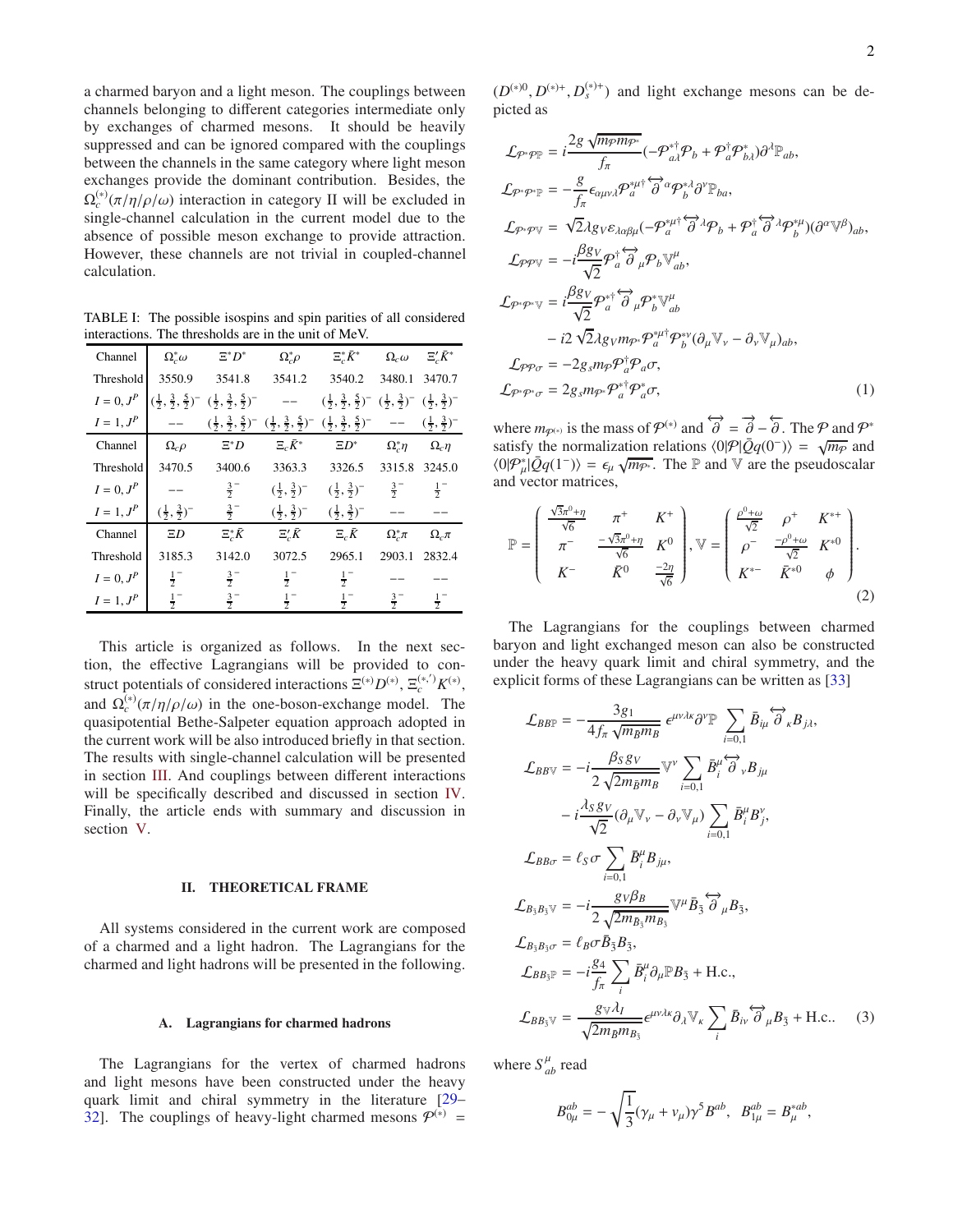$$
\bar{B}_{0\mu}^{ab} = \sqrt{\frac{1}{3}} \bar{B}^{ab} \gamma^5 (\gamma_\mu + v_\mu), \quad \bar{B}_{1\mu}^{ab} = \bar{B}^{*ab}_\mu, \tag{4}
$$

with the charmed baryon matrices being defined as

$$
B_{\bar{3}} = \begin{pmatrix} 0 & \Lambda_c^+ & \Xi_c^+ \\ -\Lambda_c^+ & 0 & \Xi_c^0 \\ -\Xi_c^+ & -\Xi_c^0 & 0 \end{pmatrix}, \quad B = \begin{pmatrix} \Sigma_c^{++} & \frac{1}{\sqrt{2}} \Sigma_c^+ & \frac{1}{\sqrt{2}} \Xi_c^{\prime +} \\ \frac{1}{\sqrt{2}} \Sigma_c^+ & \Sigma_c^0 & \frac{1}{\sqrt{2}} \Xi_c^{\prime 0} \\ \frac{1}{\sqrt{2}} \Xi_c^{\prime +} & \frac{1}{\sqrt{2}} \Xi_c^{\prime 0} & \Omega_c^0 \end{pmatrix}.
$$

$$
B^* = \begin{pmatrix} \Sigma_c^{*++} & \frac{1}{\sqrt{2}} \Sigma_c^{*+} & \frac{1}{\sqrt{2}} \Xi_c^{*+} \\ \frac{1}{\sqrt{2}} \Sigma_c^{*+} & \Sigma_c^{*0} & \frac{1}{\sqrt{2}} \Xi_c^{\prime 0} \\ \frac{1}{\sqrt{2}} \Xi_c^{*+} & \Sigma_c^{*0} & \frac{1}{\sqrt{2}} \Xi_c^{\prime 0} \end{pmatrix}.
$$
(5)

The masses of particles involved in the calculation are chosen as suggested central values in the Review of Particle Physics (PDG) [\[34\]](#page-10-9). The mass of the broad scalar  $\sigma$  meson is chosen as 500 MeV. The coupling constants involved are listed in Table [II.](#page-2-0)

<span id="page-2-0"></span>TABLE II: The coupling constants adopted in the calculation, which are cited from the literature [\[33](#page-10-8), [35](#page-10-10)[–37\]](#page-10-11). The  $\lambda$ ,  $\lambda_{S,I}$ , and  $f_{\pi}$  are in the unit of GeV−<sup>1</sup> . Others are in units of 1.

|  |  | $\beta$ g $g_V$ d $g_s$ $f_\pi$ |                                                                                                       |    |
|--|--|---------------------------------|-------------------------------------------------------------------------------------------------------|----|
|  |  | 0.9 0.59 5.9 0.56 0.76 0.132    |                                                                                                       |    |
|  |  |                                 | $\beta_S$ $\ell_S$ $g_1$ $\lambda_S$ $\beta_B$ $\ell_B$ $g_4$                                         | ΑI |
|  |  |                                 | -1.74 6.2 -0.94 -3.31 $-\beta_S/2$ $-\ell_S/2$ 3g <sub>1</sub> /(2 $\sqrt{2}$ ) $-\lambda_S/\sqrt{8}$ |    |

### B. Lagrangians for light hadrons

In the following we will present the Lagrangians for the vertex of the constituent light hadrons  $\bar{K}^{(*)}$  or  $\Xi^{(*)}$  and the exchanged light hadrons *m*. The vertices  $\bar{K}^{(*)}\bar{K}^{(*)}m$  and  $E^{(*)}E^{(*)}$ *m* can be related to vertices  $\pi \pi m$ ,  $\rho \rho m$ ,  $\rho \omega m$ ,  $NNm$ , ∆∆*m*, and *N*∆ under SU(3) flavor symmetry [\[38](#page-10-12)[–40\]](#page-10-13). First, the Lagrangians for  $\bar{K}^{(*)}\bar{K}^{(*)}m$  are shown as

$$
\mathcal{L}_{\bar{K}\bar{K}V} = i g_{\bar{K}\bar{K}V} \bar{K}^{\dagger} V^{\mu} \overleftrightarrow{\partial}_{\mu} \bar{K},
$$
\n
$$
\mathcal{L}_{\bar{K}\bar{K}\sigma} = -g_{\bar{K}\bar{K}\sigma} \bar{K}^{\dagger} \sigma \bar{K},
$$
\n
$$
\mathcal{L}_{\bar{K}^*\bar{K}^*P} = g_{\bar{K}^*\bar{K}^*P} e^{\mu\nu\alpha\beta} \partial_{\mu} \bar{K}^{* \dagger}_{\nu} \partial_{\alpha} P \bar{K}^{*}_{\beta},
$$
\n
$$
\mathcal{L}_{\bar{K}^*\bar{K}^*V} = -i \frac{g_{\bar{K}^*\bar{K}^*V}}{2} (\bar{K}^{*\mu \dagger} V_{\mu\nu} \bar{K}^{*\nu} + \bar{K}^{*\dagger}_{\mu\nu} V^{\mu} \bar{K}^{*\nu} + \bar{K}^{*\mu \dagger} V^{\nu} \bar{K}^{*}_{\nu\mu}),
$$
\n
$$
\mathcal{L}_{\bar{K}^*\bar{K}^*\sigma} = g_{\bar{K}^*\bar{K}^*\sigma} \bar{K}^{*\mu \dagger}_{\mu} \sigma \bar{K}^{*\mu},
$$
\n
$$
\mathcal{L}_{\bar{K}\bar{K}^*P} = i g_{\bar{K}\bar{K}^*P} \bar{K}^{*\dagger}_{\mu} P \partial_{\mu} \bar{K} + h.c.,
$$
\n
$$
\mathcal{L}_{\bar{K}\bar{K}^*V} = g_{\bar{K}\bar{K}^*V} e^{\mu\nu\alpha\beta} \partial_{\mu} \bar{K}^{*\dagger}_{\nu} \partial_{\alpha} P \bar{K}_{\beta},
$$
\n(6)

where the *P* and  $V_{\mu}$  in the Lagrangians stand for the pseudoscalar meson ( $\vec{\tau} \cdot \vec{\pi}$  or  $\eta$ ) and vector meson ( $\vec{\tau} \cdot \vec{\rho}_{\mu}$ ,  $\omega_{\mu}$ , or  $\phi_{\mu}$ ), respectively;  $V_{\mu\nu} = \partial_{\mu}V_{\nu} - \partial_{\nu}V_{\mu}$ . The coupling constants can be obtained by the SU(3) relation and are listed in Table [III.](#page-2-1)

The Lagrangians for vertices of light baryon coupling with a light exchanged mesons  $E^{(*)}E^{(*)}m$  are written as

$$
\mathcal{L}_{\Xi\Xi P}~=~- \frac{g_{\Xi\Xi P}}{m_P}~\bar{\Xi}~\gamma^5\gamma^\mu\partial_\mu P~\Xi~,
$$

<span id="page-2-1"></span>TABLE III: The coupling constants determined with SU(3) symmetry. The values are in the unit of GeV. The three basic constants are chosen as  $g_{PPV} = 3.02$ ,  $g_{VVP} = 5.6$  and  $g_{VVV} = 3.25$  [\[39\]](#page-10-14).

| Coupl.                         | $SU(3)$ relation           | Values  | Coupl.                           | $SU(3)$ relation            | Values  |
|--------------------------------|----------------------------|---------|----------------------------------|-----------------------------|---------|
| $g_{\bar{K}^* \bar{K}^* \pi}$  | <i><b>g</b>vr</i>          | 5.6     | $g_{\bar{K}^*\bar{K}^*n}$        | $-\sqrt{3}g_{VVP}$          | $-9.7$  |
| $g_{\bar{K}^*\bar{K}^*\rho}$   | $g_{VVV}$                  | 3.25    | $g_{\bar{K}^* \bar{K}^* \omega}$ | $-g_{VVV}$                  | $-3.25$ |
| $g_{\bar{K}^* \bar{K}^* \phi}$ | $-\sqrt{2}g_{VVV}$         | $-4.6$  | $g_{\bar{K}^* \bar{K}^* \sigma}$ |                             | 3.65    |
| $g_{\bar K \bar K \rho}$       | RPPV                       | 3.02    | $g_{\bar K \bar K \omega}$       | $-$ g $PPV$                 | $-3.02$ |
| $g_{\bar{K}\bar{K}\phi}$       | $-\sqrt{2g_{PPV}}$         | $-4.27$ | $g_{\bar K \bar K \sigma}$       |                             | 3.65    |
| $g_{\bar K\pi \bar K^*}$       | $-$ <i>g<sub>PPV</sub></i> | $-3.02$ | $g_{\bar{K} \eta \bar{K}^*}$     | $\sqrt{3}$ g <sub>PPV</sub> | 5.23    |
| $g_{\bar{K}^*\rho\bar{K}}$     | gyvp                       | 5.6     | $g_{\bar{K}^*\omega\bar{K}}$     | $-g_{VVP}$                  | $-5.6$  |
| $g_{\bar{K}^*\phi\bar{K}}$     | $-\sqrt{2g_{VVP}}$         | $-7.92$ |                                  |                             |         |

$$
\mathcal{L}_{\Xi\Xi V} = -\bar{\Xi} [g_{\Xi\Xi V} \gamma^{\mu} - \frac{f_{\Xi\Xi V}}{2m_{\Xi}} \sigma^{\mu\nu} \partial_{\nu}] V_{\mu} \Xi,
$$
\n
$$
\mathcal{L}_{\Xi\Xi\sigma} = -g_{\Xi\Xi\sigma} \bar{\Xi} \sigma \Xi ,
$$
\n
$$
\mathcal{L}_{\Xi^*\Xi^*P} = -\frac{g_{\Xi^*\Xi^*P}}{m_P} \bar{\Xi}^{*\alpha} \gamma^5 \gamma^{\mu} \partial_{\mu} P \Xi^*_{\alpha} ,
$$
\n
$$
\mathcal{L}_{\Xi^*\Xi^*V} = -\bar{\Xi}^{*\alpha} [g_{\Xi^*\Xi^*V} \gamma^{\mu} - \frac{f_{\Xi^*\Xi^*V}}{2m_{\Xi^*}} \sigma^{\mu\nu} \partial_{\nu}] V_{\mu} \Xi^*_{\alpha} ,
$$
\n
$$
\mathcal{L}_{\Xi^*\Xi^* \sigma} = g_{\Xi^*\Xi^* \sigma} \bar{\Xi}^{*\mu} \sigma \Xi^*_{\mu} ,
$$
\n
$$
\mathcal{L}_{\Xi\Xi^*P} = \frac{g_{\Xi\Xi^*P}}{m_P} \bar{\Xi}^{*\mu} \partial_{\mu} P \Xi + h.c.,
$$
\n
$$
\mathcal{L}_{\Xi\Xi^*V} = -i \frac{g_{\Xi\Xi^*V}}{m_V} \bar{\Xi}^{*\mu} \gamma^5 \gamma^{\nu} V_{\mu\nu} \Xi + h.c.. \tag{7}
$$

With the help of the SU(3) symmetry, the values of the coupling constants are given in Table [IV.](#page-2-2) Here, we choose  $\alpha_{BBV}$  = 1.15 as in Ref. [\[39](#page-10-14)] based on the *NN* $\omega$  coupling constant given in Refs. [\[41,](#page-10-15) [42\]](#page-10-16) differing from the standard value  $\alpha_{BBV} = 1$ , which introduces a small SU(3) symmetry breaking in all vector-meson couplings. Furthermore, we adopt  $f_{NN\omega} = 0$  with  $f_{BBV} = g_{BBV}k_V$ ,  $f_{DDV} = g_{DDV}k_V$ , and  $\kappa_{\rho} = 6.1.$ 

<span id="page-2-2"></span>TABLE IV: The values of coupling constants and SU(3) relations. The values are in the unit of GeV. The basic constants  $g_{BBP} = 0.989$ ,  $g_{BBV}$  = 3.25,  $\alpha_{BBP}$  = 0.4,  $\alpha_{BBV}$  = 1.15 and  $g_{BB\sigma}$  = 6.59;  $g_{DDP}$  = 13.79,  $g_{DDV} = 59.41$ ,  $g_{RDP} = 9.48$ , and  $g_{RDP} = 71.69$  [\[39](#page-10-14), [40\]](#page-10-13).

| $\sim \sim \sim \sim \sim \sim \sim$ | $\sim$ $\sim$ $\sim$ $\sim$ $\sim$ $\sim$ $\sim$ |         | $\sim$ $\sim$ , we obt |                                            |         |
|--------------------------------------|--------------------------------------------------|---------|------------------------|--------------------------------------------|---------|
| Coupl.                               | $SU(3)$ relation                                 | Values  | Coupl.                 | $SU(3)$ relation                           | Values  |
| $g\Xi\Xi\pi$                         | $(2\alpha - 1)$ g <sub>BBP</sub>                 | $-0.20$ | $g\Xi\Xi\eta$          | $-\frac{\sqrt{3}(1+2\alpha)}{3}g_{BBP}$    | $-1.03$ |
| $g_{\Xi\Xi\rho}$                     | $(2\alpha - 1)$ g <sub>BBV</sub>                 | 4.23    | $g_{\Xi\Xi\omega}$     | $(2\alpha - 1)$ g <sub>BBV</sub>           | 4.23    |
| $g_{\Xi\Xi\sigma}$                   | $RBB\sigma$                                      | 6.59    | $g_{\Xi^*\Xi^*\sigma}$ | $RBB\sigma$                                | 6.59    |
| $g_{\Xi^*\Xi^*\pi}$                  | $\frac{1}{4\sqrt{15}}$ g <sub>DDP</sub>          | 0.89    | $g_{\Xi^*\Xi^*n}$      | $-\frac{1}{4\sqrt{5}}g_{DDP}$              | $-1.54$ |
| $g_{\Xi^*\Xi^*\rho}$                 | $\frac{1}{4\sqrt{15}}$ 8DDV                      | 3.84    | $g_{\Xi^*\Xi^*\omega}$ | $\frac{1}{4\sqrt{15}}$ 8DDV                | 3.84    |
| $g_{\Xi\Xi^*\pi}$                    | $\frac{1}{2\sqrt{30}}$ g BDP                     | 0.87    | $g_{\Xi\Xi^*n}$        | $-\frac{1}{2\sqrt{10}}$ g BDP              | $-1.50$ |
| $g\Xi\Xi^*\rho$                      | $\frac{1}{2\sqrt{30}}$ g BDV                     | 6.54    | $g_{\Xi\Xi^*\omega}$   | $-\frac{1}{2\sqrt{30}}$ g BDV              | $-6.54$ |
| $f_{\Xi\Xi\rho}$                     | $\frac{1}{2}(f_{NN\omega}-f_{NN\rho})$           | $-9.9$  | $f_{\Xi\Xi\omega}$     | $\frac{1}{2}(f_{NN\omega}-f_{NN\rho})$     | $-9.9$  |
| $f_{\Xi^*\Xi^*\rho}$                 | $\frac{1}{4\sqrt{15}}f_{\Delta\Delta\rho}$       | 29.4    | $f_{\Xi^*\Xi^*\omega}$ | $\frac{1}{4\sqrt{15}}f_{\Delta\Delta\rho}$ | 29.4    |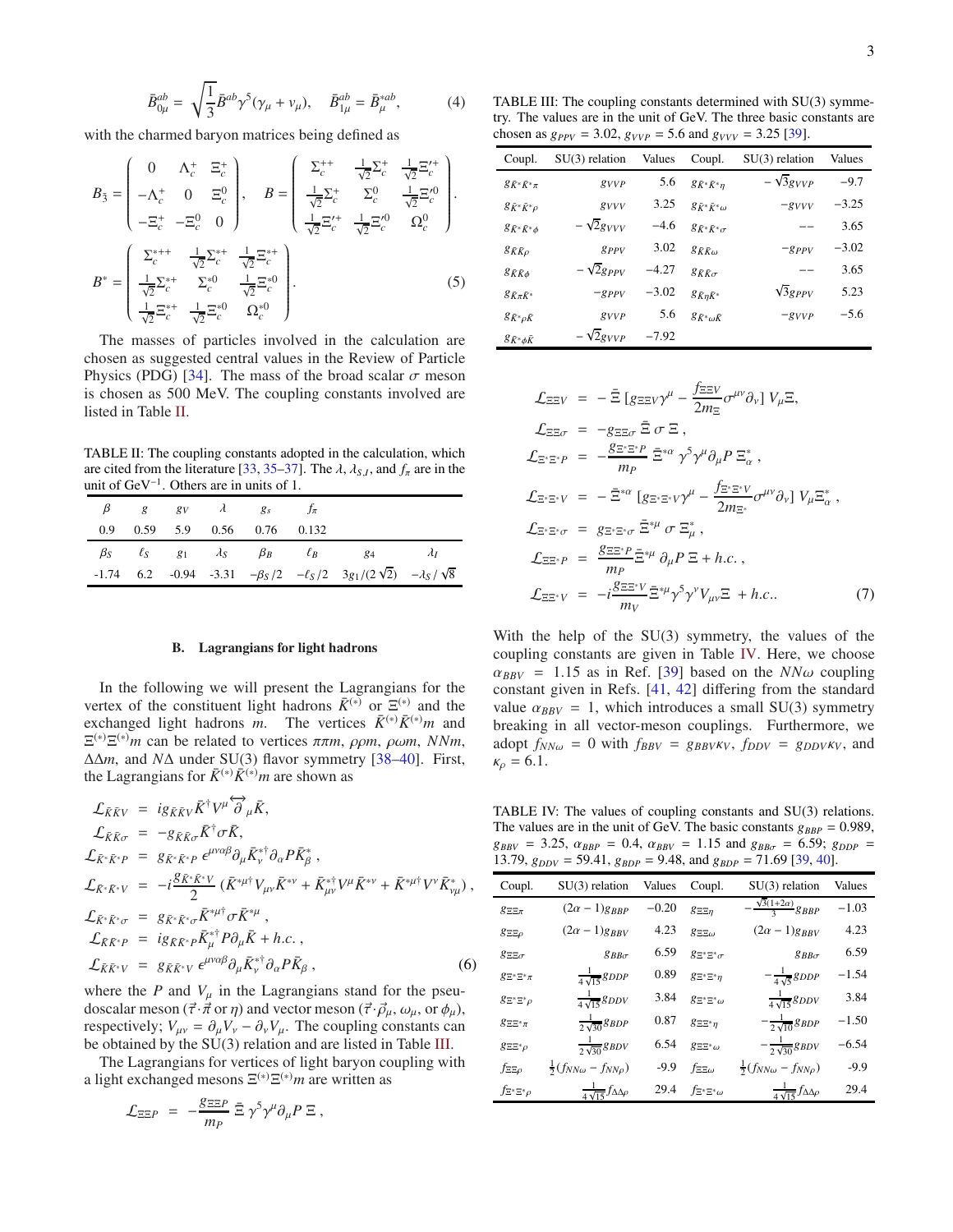### C. Potential kernels

The isospin wave functions for the systems considered in the current work can be written as,

$$
|\Xi^{(*)}D^{(*)}, I = 0\rangle = -\frac{1}{\sqrt{2}} \Big| \Xi^{(*)0}D^{(*)0} + \Xi^{-}D^{+}\Big\rangle,
$$
  
\n
$$
|\Xi^{(*)}D^{(*)}, I = 1\rangle = -\frac{1}{\sqrt{2}} \Big| \Xi^{(*)0}D^{(*)0} - \Xi^{*-}D^{+}\Big\rangle,
$$
  
\n
$$
|\Xi_c^{(*,')} \bar{K}^{(*)}, I = 0\rangle = -\frac{1}{\sqrt{2}} \Big| \Xi_c^{(*,')+}K^{(*)-} + \Xi_c^{(*)0}\bar{K}^{(*)0}\Big\rangle,
$$
  
\n
$$
|\Xi_c^{(*,)} \bar{K}^{(*)}, I = 1\rangle = -\frac{1}{\sqrt{2}} \Big| \Xi_c^{(*,')+}K^{(*)-} - \Xi_c^{(*)0}\bar{K}^{(*)0}\Big\rangle,
$$
  
\n
$$
|\Omega_c^{(*)}\omega(\eta), I = 0\rangle = |\Omega_c^{(*)0}\omega(\eta)\Big\rangle,
$$
  
\n
$$
|\Omega_c^{(*)}\rho(\pi), I = 1\rangle = |\Omega_c^{(*)0}\rho^{0}(\pi^{0})\Big\rangle.
$$
  
\n(8)

Here, the isospin multiplets are defined as

$$
D^{(*)} = \begin{pmatrix} D^{(*)+} \\ -D^{(*)0} \end{pmatrix}, \ \Xi^{(*)} = \begin{pmatrix} \Xi^{(*)0} \\ \Xi^{(*)-} \end{pmatrix};
$$

$$
\bar{K}^* = \begin{pmatrix} \bar{K}^{(*)0} \\ -K^{(*)-} \end{pmatrix}, \ \ \Xi_c^{(*)} = \begin{pmatrix} \Xi_c^{(*)+} \\ \Xi_c^{(*)0} \end{pmatrix}, \ \ \Xi_c' = \begin{pmatrix} \Xi_c^{'+} \\ \Xi_c^{'0} \end{pmatrix}.
$$
 (9)

With the vertices obtained from the above Lagrangians, the potential kernels of coupled-channel interactions can be constructed easily with the help of the standard Feynman rules. In this work, following the method in Refs. [\[43](#page-10-17)[–45](#page-10-18)], we input vertices Γ and propagators *P* into the code directly. The potential can be written as

<span id="page-3-1"></span>
$$
\mathcal{V}_{\mathbb{P},\sigma} = I_{\mathbb{P},\sigma} \Gamma_1 \Gamma_2 P_{\mathbb{P},\sigma} f(q^2), \quad \mathcal{V}_{\mathbb{V}} = I_{\mathbb{V}} \Gamma_{1\mu} \Gamma_{2\nu} P_{\mathbb{V}}^{\mu\nu} f(q^2). \quad (10)
$$

The propagators are defined as usual as

$$
P_{\mathbb{P},\sigma} = \frac{i}{q^2 - m_{\mathbb{P},\sigma}^2}, \ \ P_{\mathbb{V}}^{\mu\nu} = i \frac{-g^{\mu\nu} + q^{\mu}q^{\nu}/m_{\mathbb{V}}^2}{q^2 - m_{\mathbb{V}}^2}, \qquad (11)
$$

The form factor  $f(q^2)$  is adopted to compensate the off-shell effect of exchanged meson as  $f(q^2) = e^{-(m_e^2 - q^2)^2/\Lambda_e^2}$  with  $m_e$ and *q* being the mass and momentum of the exchanged meson. The flavor factor  $I_{ex}$  can be obtained with the wave functions and Lagrangians as listed in Table [V.](#page-3-0)

The potential kernel obtained in Eq. [\(10\)](#page-3-1) can be projected into fixed spin-parity by partial-wave decomposition as

$$
\mathcal{V}_{\lambda'\lambda}^{J^P}(p',p) = 2\pi \int d\cos\theta \, [d_{\lambda\lambda'}^J(\theta)\mathcal{V}_{\lambda'\lambda}(p',p) + \eta d_{-\lambda\lambda'}^J(\theta)\mathcal{V}_{\lambda'-\lambda}(p',p)], \qquad (12)
$$

where  $\eta = PP_1P_2(-1)^{J-J_1-J_2}$  with *P* and *J* being parity and spin for the system. The initial and final relative momenta are chosen as  $p = (0, 0, p)$  and  $p' = (p' \sin \theta, 0, p' \cos \theta)$ . The  $d_{\lambda\lambda'}^J(\theta)$  is the Wigner *d* matrix.

<span id="page-3-0"></span>TABLE V: The flavor factor *Iex* for a system with certain isospin and meson exchange. The vertices for three pseudoscalar mesons should be forbidden.

| Transition   |                | $\Xi^{(*)}D^{(*)}\to\Xi^{(*)}D^{(*)}$                                                                                                                                                                                                                                                                                                                                                                                                                               |                              |                         |              |                |
|--------------|----------------|---------------------------------------------------------------------------------------------------------------------------------------------------------------------------------------------------------------------------------------------------------------------------------------------------------------------------------------------------------------------------------------------------------------------------------------------------------------------|------------------------------|-------------------------|--------------|----------------|
| $I_{ex}$     | $I_{\pi}$      | $I_n$                                                                                                                                                                                                                                                                                                                                                                                                                                                               | $I_{\rho}$                   | $I_{\omega}$ $I_{\phi}$ |              | $I_{\sigma}$   |
| ${\cal I}=0$ |                | $3/\sqrt{2}$ $1/\sqrt{6}$ $3/\sqrt{2}$ $1/\sqrt{2}$                                                                                                                                                                                                                                                                                                                                                                                                                 |                              |                         |              | $\mathbf{1}$   |
| $I=1$        |                | $-1/\sqrt{2}$ $1/\sqrt{6}$ $-1/\sqrt{2}$ $1/\sqrt{2}$ -                                                                                                                                                                                                                                                                                                                                                                                                             |                              |                         |              | 1              |
| Transition   |                | $\Xi_c^{(*,')} \bar K^{(*)} \to \Xi_c^{(*,')} \bar K^{(*)}$                                                                                                                                                                                                                                                                                                                                                                                                         |                              |                         |              |                |
| $I_{ex}$     | $I_{\pi}$      | $I_{\eta}$ $I_{\rho}$ $I_{\omega}$ $I_{\phi}$                                                                                                                                                                                                                                                                                                                                                                                                                       |                              |                         |              | $I_{\sigma}$   |
|              |                | $I = 0$ $-3/2\sqrt{2}$ $-1/2\sqrt{6}$ $-3/2\sqrt{2}$ $1/2\sqrt{2}$ $1/2$                                                                                                                                                                                                                                                                                                                                                                                            |                              |                         |              | $\mathbf{1}$   |
|              |                | $I = 1$ $1/2\sqrt{2}$ $-1/2\sqrt{6}$ $1/2\sqrt{2}$ $1/2\sqrt{2}$ $1/2$                                                                                                                                                                                                                                                                                                                                                                                              |                              |                         |              | 1              |
| Transition   |                | $\Xi_c\bar{K}^{(*)}\to \Xi_c\bar{K}^{(*)}$                                                                                                                                                                                                                                                                                                                                                                                                                          |                              |                         |              |                |
| $I_{ex}$     | $I_{\pi}$      | $I_n$                                                                                                                                                                                                                                                                                                                                                                                                                                                               | $I_{\alpha}$                 | $I_{\omega}$ $I_{\phi}$ |              | $I_{\sigma}$   |
| $I=0$        | $-$            | $\frac{1}{2} \frac{1}{2} \left( \frac{1}{2} \right) \left( \frac{1}{2} \right) \left( \frac{1}{2} \right) \left( \frac{1}{2} \right) \left( \frac{1}{2} \right) \left( \frac{1}{2} \right) \left( \frac{1}{2} \right) \left( \frac{1}{2} \right) \left( \frac{1}{2} \right) \left( \frac{1}{2} \right) \left( \frac{1}{2} \right) \left( \frac{1}{2} \right) \left( \frac{1}{2} \right) \left( \frac{1}{2} \right) \left( \frac{1}{2} \right) \left( \frac{1}{2} \$ | $-3/\sqrt{2}$ $1/\sqrt{2}$ 1 |                         |              | $\mathfrak{2}$ |
| $I=1$        |                |                                                                                                                                                                                                                                                                                                                                                                                                                                                                     | $1/\sqrt{2}$ $1/\sqrt{2}$ 1  |                         |              | $\overline{c}$ |
| Transition   |                | $\Xi_c^{(*,')} \bar{K}^{(*)} \to \Xi_c \bar{K}^{(*)}$                                                                                                                                                                                                                                                                                                                                                                                                               |                              |                         |              |                |
| $I_{ex}$     | $I_{\pi}$      | $I_n$                                                                                                                                                                                                                                                                                                                                                                                                                                                               | $I_{\rho}$                   | $I_{\omega}$            | $I_{\phi}$   | $I_{\sigma}$   |
| $I=0$        |                | $-3/2$ $\sqrt{3}/2$ $-3/2$                                                                                                                                                                                                                                                                                                                                                                                                                                          |                              | 1/2                     | $\mathbf{1}$ |                |
| $I=1$        |                | 1/2 $\frac{\sqrt{3}/2}{\Omega_c^{(*)}\eta/\omega \to \Xi_c^{(*)}/\bar{K}^{(*)}}$ 1/2                                                                                                                                                                                                                                                                                                                                                                                |                              |                         | 1            |                |
| Transition   |                |                                                                                                                                                                                                                                                                                                                                                                                                                                                                     |                              |                         |              |                |
| $I_{ex}$     | $I_K$          | $I_{K^*}$                                                                                                                                                                                                                                                                                                                                                                                                                                                           |                              |                         |              |                |
| $I=0$        | $-1$           | $-1$                                                                                                                                                                                                                                                                                                                                                                                                                                                                |                              |                         |              |                |
| Transition   |                | $\Omega_c^{(*)}\pi/\rho\to \Xi_c^{*,'}\bar K^{(*)}$                                                                                                                                                                                                                                                                                                                                                                                                                 |                              |                         |              |                |
| $I_{ex}$     | $I_K$          | $I_{K^*}$                                                                                                                                                                                                                                                                                                                                                                                                                                                           |                              |                         |              |                |
| $I=1$        | $\overline{1}$ | $\mathbf{1}$                                                                                                                                                                                                                                                                                                                                                                                                                                                        |                              |                         |              |                |
| Transition   |                | $\Omega_c^{(*)}\eta/\omega \rightarrow \Xi_c\bar K^{(*)}$                                                                                                                                                                                                                                                                                                                                                                                                           |                              |                         |              |                |
| $I_{ex}$     | $I_K$          | $I_{K^*}$                                                                                                                                                                                                                                                                                                                                                                                                                                                           |                              |                         |              |                |
| $I=0$        | $-\sqrt{2}$    | $-\sqrt{2}$                                                                                                                                                                                                                                                                                                                                                                                                                                                         |                              |                         |              |                |
| Transition   |                | $\Omega_c^{(*)}\pi/\rho \to \Xi_c\bar{K}^{(*)}$                                                                                                                                                                                                                                                                                                                                                                                                                     |                              |                         |              |                |
| $I_{ex}$     | $I_K$          | $I_{K^*}$                                                                                                                                                                                                                                                                                                                                                                                                                                                           |                              |                         |              |                |
| $I=1$        | $\sqrt{2}$     | $\sqrt{2}$                                                                                                                                                                                                                                                                                                                                                                                                                                                          |                              |                         |              |                |

To obtain the scattering amplitude, such partial-wave potential kernel can be inserted into the partial-wave quasipotential Bethe-Salpeter equation as [\[46](#page-10-19)[–50\]](#page-10-20)

$$
i\mathcal{M}_{\mathcal{X}\mathcal{A}}^{J^{P}}(\mathbf{p}',\mathbf{p}) = i\mathcal{V}_{\mathcal{X}\mathcal{A}}^{J^{P}}(\mathbf{p}',\mathbf{p}) + \sum_{\mathcal{X}'\geq 0} \int \frac{\mathbf{p}''^{2}d\mathbf{p}''}{(2\pi)^{3}} \cdot i\mathcal{V}_{\mathcal{X}\mathcal{X}''}^{J^{P}}(\mathbf{p}',\mathbf{p}'')G_{0}(\mathbf{p}'')i\mathcal{M}_{\mathcal{X}\mathcal{A}}^{J^{P}}(\mathbf{p}',\mathbf{p}),
$$
\n(13)

The reduced propagator  $G_0(p'')$  under quasipotential approximation has a form of  $G_0(p'') = \delta^+(p''_h^2 - m_h^2)/(p''_l^2 - m_l^2)$ with  $p''_{h,l}$  and  $m_{h,l}$  being the momenta and masses of heavy or light constituent particles. Since in the current approach, one of the constituent particles is put on shell while another is put off shell, an exponential regularization is also introduced as  $G_0(p'') \to G_0(p'') \left[ e^{-(p''_l^2 - m_l^2)^2/\Lambda_r^4} \right]^2$  with  $\Lambda_r$  being a cutoff [\[47](#page-10-21)]. To make it more in line with the values of different exchange mesons, a parameterization on the cutoff is performed as  $\Lambda_e = \Lambda_r = m_e + \alpha$  0.22 GeV with  $m_e$  being the mass of the exchange meson.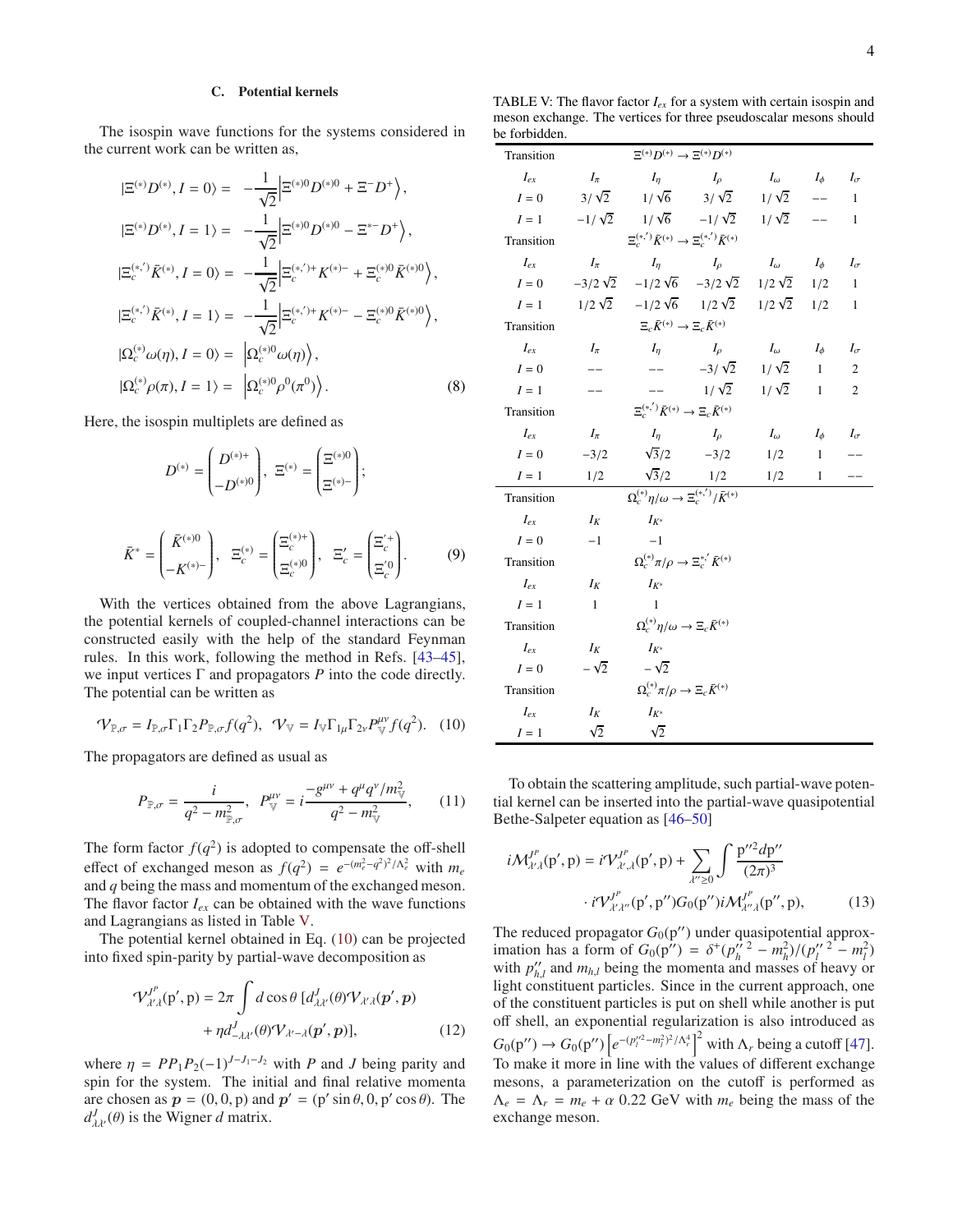The partial-wave Bethe-Salpeter equation can be transformed into a matrix equation as  $M = V + VG_0M$  by Gauss discretizing, with which the scattering amplitude can be obtained as  $M(z) = V(z)/(1 - V(z)G_0(z))$ . The molecular state can be found at the pole of scattering amplitude in the complex energy plane when its denominator  $|1 - V(z)G_0(z)| = 0$ . The real and imaginary parts of the pole position  $z = W + i\Gamma/2$  are energy and half of the decay width, respectively.

## <span id="page-4-0"></span>III. RESULTS WITH SINGLE-CHANNEL CALCULATION

Because of the complexity of the coupled-channel results, the results with single-channel calculation will be first presented in this section, which can provide an overall picture of the molecular states produced from the interactions considered.

### A. Category I: Interaction  $\Xi^{(*)}D^{(*)}$

In Fig. [1,](#page-4-1) the binding energies of all bound states produced from interaction  $\Xi^{(*)}\bar{D^{(*)}}$  are presented with the variation of the  $\alpha$ , which is the only variable parameter in the current model, and absorbs the model uncertainties. Empirically, its value is chosen in a reasonable range from 0 to 5. Since the molecular state is defined as a shallow bound state, in the current work, we only keep the results with binding energy lower than 45 MeV or smaller.

The single-channel calculation suggests that only the isoscalar bound state can be produced from the interactions. No isovector state is found in the considered range of the parameter. Three isoscalar  $\Xi^*D^*$  states appear at almost the same value of  $\alpha$  about 1 with spin parities  $J^P = 1/2^-$ ,  $3/2^-$ , and 5/2 − , which are all possible spin parities in the *S* -wave. The binding energies of all three states gradually increase with the increase of the  $\alpha$ . When  $\alpha$  increases to 4 or larger, the repulsion from  $\pi$  exchange increases faster than the attraction, which makes the state with  $1/2^-$  shallower.

Different from the  $\Xi^* D^*$  interaction, only one molecular state can be produced from the  $\Xi^* D$  interaction with spin parity 3/2<sup>−</sup>. For two lower interactions Ξ*D*<sup>∗</sup> and Ξ*D*, no bound state is found near their thresholds for all quantum numbers considered in the current work as listed in Table [I.](#page-1-0)

# **B.** Category II: Interaction  $\Xi_c^{(*,')} \bar{K}^{(*)}$

Six interactions in category II,  $\Xi_c^* \bar{K}^*$ ,  $\Xi_c' \bar{K}^*$ ,  $\Xi_c \bar{K}^*$ ,  $\Xi_c^* \bar{K}$ ,  $\Xi_c$ <sup>*K*</sup>, and  $\Xi_c$ *K*<sup>2</sup>, involve in the single-channel calculation. We first present the binding energies of isoscalar states with  $I = 0$ from these interactions in Fig. [2.](#page-5-1)

The  $\Xi_c^* \bar{K}^*$  interaction is found attractive and produces three isoscalar bound states with spin parities  $1/2^-$ ,  $3/2^-$ , and  $5/2^-$ , which all appear at a value of  $\alpha$  of about 1. Their binding energies increase with the increase of the parameter  $\alpha$ . The binding energies of states with larger spin increase more rapidly. Two bound states are produced from the  $\Xi_c$ ',  $\bar{K}^*$ 



<span id="page-4-1"></span>FIG. 1: The binding energies for the isoscalar bound states from interaction  $\Xi^{(*)}D^{(*)}$  with variation of  $\alpha$  with single-channel calculation. The upper and lower panels are for interactions  $\Xi^* D^*$  and  $\Xi^* D$ , respectively.

interaction with  $1/2^-$  and  $3/2^-$ . Large binding energy is also found for large spin parity  $3/2^-$ . The bound states from interaction  $\Xi_c \bar{K}^*$  with  $1/2^-$  and  $3/2^-$  are almost degenerate. It is from small differences of the vector exchange for different spin parities and the absence of pseudoscalar exchange as shown in Table [V.](#page-3-0) A very large  $\alpha$  value is required to provide the obvious difference in binding energy.

As shown in the panels in the right of Fig. [2,](#page-5-1) only one bound state is produced for each of the interactions,  $\Xi_c^* \bar{K}$ ,  $\Xi_c' \bar{K}$ , or  $\Xi_c \bar{K}$ , and all of them appear at a value of  $\alpha$  of about 0.5. The curve of the binding energy of  $\Xi_c^* \bar{K}$  state with 3/2<sup>-</sup> is compared with the experimental mass of the  $\Omega_c(3120)$  as a horizontal line. The cross can be found at an  $\alpha$  value of about 2.2. The bound state from  $\Xi_c$ <sup>*K*</sup> interaction also appears at a value of  $\alpha$  of about 0.5. To reach the experimental mass of state  $\Omega(3065)$  or  $\Omega(3050)$ , an  $\alpha$  value about 1.0 or 1.5 is required for isoscalar state  $\Xi_c^{\prime} \bar{K}$  with  $1/2^-$ , respectively.

In Fig. [3,](#page-5-2) isovector bound states from the interactions  $\Xi_c^{(*,')} \bar{K}^{(*)}$  are listed. Generally, one can find that larger  $\alpha$  is required to form an isovector bound state than isoscalar states. It is mainly due to the different flavor signs for the  $\rho$  meson exchange in Table [V,](#page-3-0) which means attraction and repulsion for isoscalar and isovector interaction, respectively.

For three interactions with the  $\bar{K}^*$  meson,  $\Xi_c^* \bar{K}^*$ ,  $\Xi_c' \bar{K}^*$ , or  $\Xi_c \bar{K}^*$ , two bound states with spin parities  $1/2^-$  and  $3/2^$ appear at an  $\alpha$  value of about 2, which is much larger than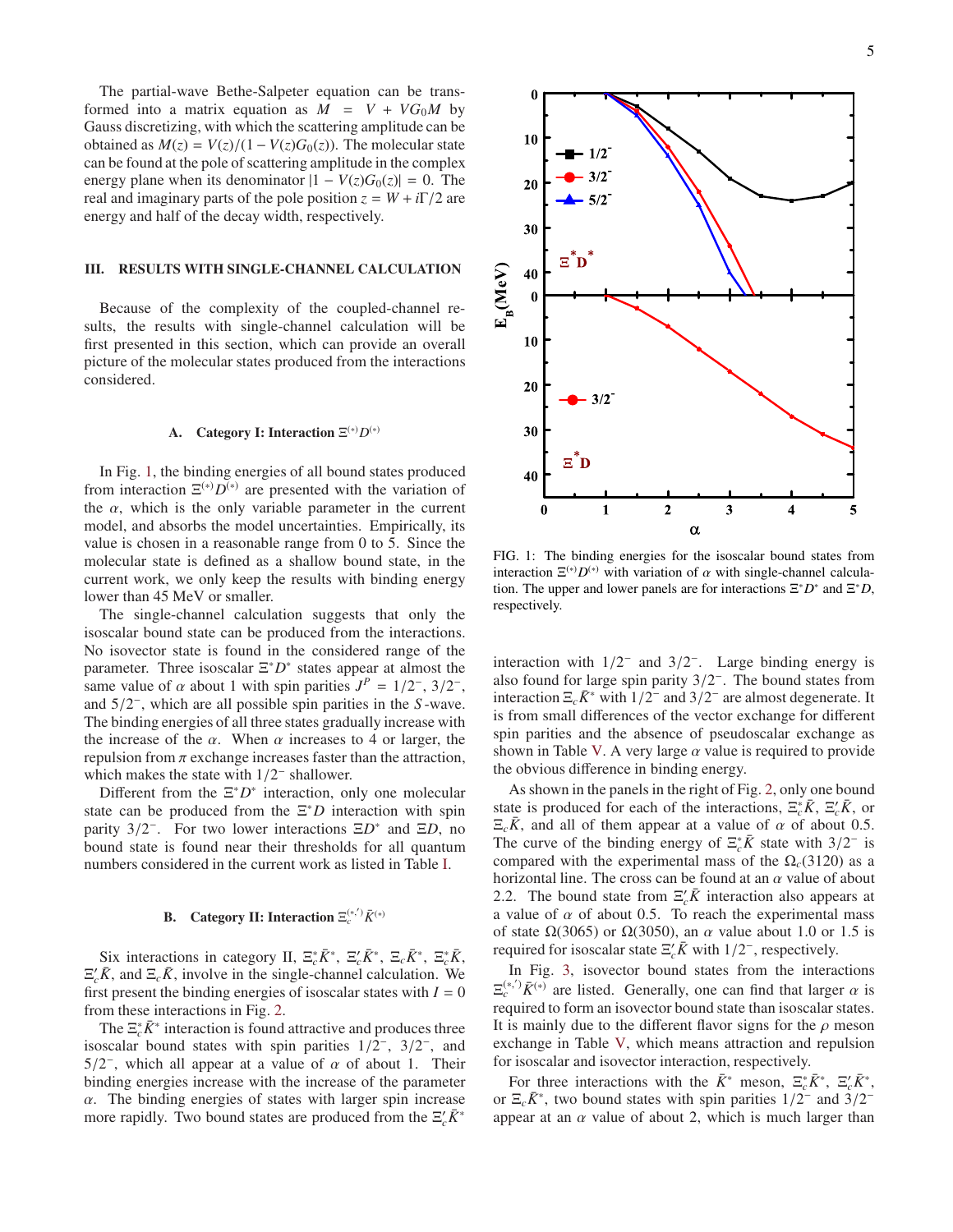

<span id="page-5-1"></span>FIG. 2: Binding energies of isoscalar bound states from the interactions  $\Xi_c^{(*,')} \bar{K}^{(*)}$  with the variation of  $\alpha$  with single-channel calculation. The horizontal lines are for the experimental values of the masses of corresponding states [\[28](#page-10-5)]. The very small uncertainties of masses, only a few tenths of MeV, are not plotted.

these for isoscalar states. The binding energy of the state with spin parity  $3/2^-$  becomes smaller than the states with  $1/2^$ from interactions  $\Xi_c^* \bar{K}^*$  and  $\Xi_c' \bar{K}^*$ . The isovector  $\Xi_c^* \bar{K}^*$  state with  $5/2^-$  is attractive but too weak to produce a bound state in the considered range of parameter  $\alpha$ . Two  $\Xi_c \bar{K}^*$  states with spin parities  $1/2^-$  and  $3/2^-$  are also almost degenerate as in the isoscalar case.

For three interactions with a  $\bar{K}$  meson involved, only one bound state can be produced as in isoscalar cases. The state with spin parity  $3/2^-$  from interaction  $\Xi_c^* \bar{K}$  appears at a value of  $\alpha$  of about 2 and reaches a binding energy of about 16 MeV at the largest  $\alpha$  value we considered. Compared with the experimental mass of the  $\Omega_c(3120)$ , too large  $\alpha$  of an value is required to assign the isovector  $\Xi_c^* \bar{K}$  state with 3/2<sup>-</sup> as  $\Omega_c(3120)$ . For the isovector state  $\Xi_c' K$  with spin parity  $1/2^-$ , a binding energy of about 7 MeV can be reached at  $\alpha$  of about 2.2, which is close to mass of the states  $\Omega_c(3065)$  and  $\Omega_c(3050)$ .

### <span id="page-5-0"></span>IV. RESULTS WITH COUPLED-CHANNEL CALCULATION

In the previous section, many bound states are found to be produced from the considered interactions with singlechannel calculation in reasonable range of  $\alpha$ . In this section,



<span id="page-5-2"></span>FIG. 3: The binding energies of isovector bound states from the interaction  $\Xi_c^{(*,')} \bar{K}^{(*)}$  with the variation of  $\alpha$  with single-channel calculation. The horizontal lines are for the experimental values of the masses of corresponding states [\[28](#page-10-5)].

the coupled-channel effects will be introduced to study the variation of the bound states obtained in the previous section and couplings of the molecular states to relevant channels.

#### A. Coupled-channel results for category I

In Table [VI,](#page-6-0) coupled-channel results with all four channels are listed in the third column with the label "*cc*". Since the poles are found near the corresponding thresholds, we still present position as  $M_{th} - z$  with  $M_{th}$  being the corresponding threshold as in the single-channel case in the previous section for comparison. Besides, in the fourth to seventh columns, the results for couplings to the channels as labeled are presented with two-channel calculations. The column without an imaginary part is the single-channel results for reference. The couplings of channels above thresholds cannot produce width as expected, which is reflected by a zero imaginary part "0*i*".

For isoscalar  $\Xi^* D^*$  states with spin parities  $1/2^-$  and  $3/2^-$ , the introduction of three coupled channels leads to a smaller mass as well as a nonzero width. The pole for the  $\Xi^* D^*$ state with  $1/2^-$  gradually becomes too dim to be seen in the complex plane with the increase of  $\alpha$ . After inclusion of coupled-channel effects, the isoscalar  $\Xi^* D^*$  state with  $5/2^$ becomes shallower than that with  $3/2^-$ , and its total decay width first increases and then decreases. According to the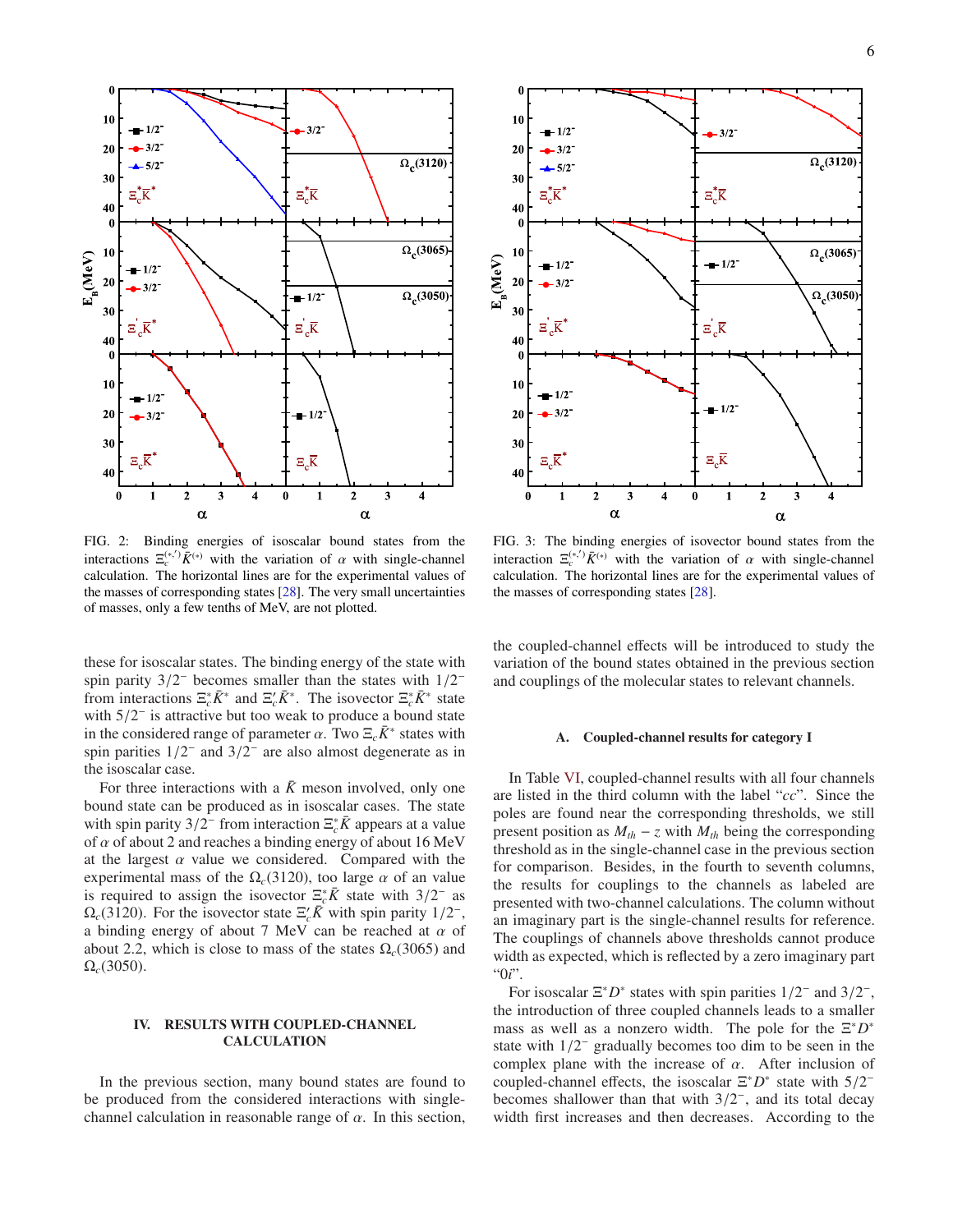<span id="page-6-0"></span>TABLE VI: The masses and widths of molecular states from interactions in category I at different values of  $\alpha$  in the unit of GeV. The values of the complex position mean the mass of the corresponding threshold subtracted by the position of a pole,  $M_{th}$  – z, in the unit of MeV. The imaginary part of some poles is shown as 0.0, which means too small a value under the current precision chosen. The explicit explanation can be found in the text.

|                       | Poles near the $\Xi^* D^*$ threshold with $M_{th} = 3541.8$ MeV |                                                                |                |             |                         |             |  |  |  |
|-----------------------|-----------------------------------------------------------------|----------------------------------------------------------------|----------------|-------------|-------------------------|-------------|--|--|--|
| $I\ensuremath{J^{P}}$ | $\alpha$                                                        | cc                                                             | $\Xi^* D^*$    | $\Xi^*D$    | $\Xi D^*$               | $\Xi D$     |  |  |  |
|                       | 1.5                                                             | $3 + 1.1i$                                                     | 3              | $4 + 1.7i$  | $4 + 0.2i$              | $4 + 0.0i$  |  |  |  |
| $0\frac{1}{2}^{-}$    | 2.0                                                             | $11 + 1.9i$                                                    | 8              | $13 + 1.5i$ | $10 + 0.4i$             | $9 + 0.1i$  |  |  |  |
|                       | 2.5                                                             | $19 + 5.1i$                                                    | 14             | $24 + 2.4i$ | $16 + 0.8i$             | $14 + 0.8i$ |  |  |  |
|                       | 3.0                                                             |                                                                | 19             | $36 + 3.1i$ | $23 + 0.9i$             | $20 + 2.9i$ |  |  |  |
|                       | 1.5                                                             | $4 + 0.0i$                                                     | $\overline{4}$ | $5 + 0.1i$  | $5 + 0.1i$              | $5 + 0.0i$  |  |  |  |
| $0\frac{3}{2}$        | 2.0                                                             | $14 + 1.0i$                                                    | 12             | $12 + 0.2i$ | $14 + 0.7i$             | $13 + 0.1i$ |  |  |  |
|                       | 2.5                                                             | $26 + 2.7i$                                                    | 22             | $23 + 0.4i$ | $25 + 1.9i$             | $23 + 0.3i$ |  |  |  |
|                       | 3.0                                                             | $41 + 3.5i$                                                    | 34             | $36 + 1.0i$ | $38 + 3.1i$             | $35 + 0.7i$ |  |  |  |
|                       | 1.5                                                             | $5 + 0.8i$                                                     | -5             | $5 + 0.8i$  | $6 + 0.0i$              | $6 + 0.0i$  |  |  |  |
| $0\frac{5}{2}^{-}$    | 2.0                                                             | $11 + 2.3i$                                                    | 14             | $11 + 1.5i$ | $15 + 0.1i$             | $14 + 0.2i$ |  |  |  |
|                       | 2.5                                                             | $22 + 1.6i$                                                    | 25             | $22 + 1.0i$ | $26 + 0.3i$             | $26 + 0.8i$ |  |  |  |
|                       | 3.0                                                             | $37 + 1.7i$                                                    | 40             |             | $38 + 0.6i$ $41 + 0.4i$ | $41 + 1.5i$ |  |  |  |
|                       |                                                                 | Poles near the $\Xi^* D$ thresholds with $M_{th} = 3400.6$ MeV |                |             |                         |             |  |  |  |
| $IJ^P$                | $\alpha$                                                        | cc                                                             | $\Xi^* D^*$    | $\Xi^*D$    | $\Xi D^*$               | $\Xi D$     |  |  |  |
|                       | 1.5                                                             | $4 + 0.7i$                                                     | $4+0i$         | 3           | $4 + 0.6i$              | $3 + 0.0i$  |  |  |  |
| $0\frac{3}{2}^{-}$    | 2.0                                                             | $10 + 1.1i$                                                    | $9+0i$         | 8           | $9 + 1.1i$              | $8 + 0.0i$  |  |  |  |
|                       | 2.5                                                             | $18 + 1.4i$                                                    | $16 + 0i$      | 13          | $15 + 1.4i$             | $13 + 0.0i$ |  |  |  |
|                       | 3.0                                                             | $30 + 1.5i$                                                    | $26 + 0i$      | 18          | $22 + 1.5i$             | $18 + 0.1i$ |  |  |  |

imaginary parts in the last three columns, isoscalar state  $\Xi^* D^*$ with  $1/2^-$  has the strongest coupling to the  $E^*D$  channel, while state with  $3/2^-$  state prefers the  $\Xi D^*$  channel. For the  $\Xi^* D^*$  state with  $5/2^-$ , the dominant channel shifts from  $\Xi^* D$ to  $\Xi D$  with the increase of  $\alpha$ . For  $\Xi^* D$  interaction, from which only one state can be formed in the S-wave with  $3/2^-$ , the coupled-channel effect obviously elevates its binding energy. It can hardly couple to the  $\Xi D$  channel but strongly couple to the  $\Xi D^*$  channel.

#### В. Coupled-channel results for category II

In single-channel calculation, the bound states from the interactions in category II are presented, and their relations to the experimentally observed states  $\Omega_c(3120)$ ,  $\Omega_c(3065)$ , and  $\Omega_c(3050)$  are also discussed. In the following, the coupledchannel effects will be investigated. In the single-channel calculation, the  $\Omega_c^{(*)}(\pi/\eta/\rho/\omega)$  interactions are not included due to the absence of exchange of light mesons. Such interactions should be included in the following coupledchannel calculation due to the existence of  $K$  or  $K^*$  exchange between these interactions.

• Poles near the  $\Xi_c^* \bar{K}$  threshold

In the first part of Table VII, we present the coupledchannel results near the  $\Xi_c^* \bar{K}$  threshold, which is close to the state  $\Omega_c(3120)$ . Here, as well as for other thresholds in the table, the couplings to the channels with very high masses are extremely weak. Hence, though the overall coupled-channel results with all ten channels are listed in the "cc" column, only four important two-channel results are listed in the table.

<span id="page-6-1"></span>TABLE VII: The masses and widths of molecular states from interactions in category II near thresholds with a  $\bar{K}$  meson at different values of  $\alpha$  in the unit of GeV. Other notations are the same as Table VI.

| Poles near the $\Xi_c^* \bar{K}$ threshold with $M_{th} = 3142.0 \text{ MeV}$ |          |                                                                     |                   |                  |                   |                  |                         |  |  |  |
|-------------------------------------------------------------------------------|----------|---------------------------------------------------------------------|-------------------|------------------|-------------------|------------------|-------------------------|--|--|--|
| $I\ensuremath{J^{P}}$                                                         | $\alpha$ | cc                                                                  | $\Omega_c^*\eta$  | $\Omega_c\eta$   | $\Xi_c^* \bar{K}$ | $\Xi'_c\bar K$   | $\Xi_c\bar K$           |  |  |  |
|                                                                               | 1.0      | $1 + 0.0i$                                                          | $1+0i$            | $1+0i$           | $\mathbf{1}$      | $1 + 0.00i$      | $1 + 0.00i$             |  |  |  |
|                                                                               | 1.5      | $8 + 0.02i$                                                         | $8 + 0i$          | $6+0i$           | 6                 | $6 + 0.00i$      | $6 + 0.01i$             |  |  |  |
| $0\frac{3}{2}^{-}$                                                            | 2.0      | $21 + 0.05i$                                                        | $20 + 0i$         | $16 + 0i$        | 16                | $16 + 0.00i$     | $16 + 0.02i$            |  |  |  |
|                                                                               | 2.5      | $40 + 0.12i$                                                        | $36 + 0i$         | $30 + 0i$        | 30                | $30 + 0.00i$     | $30 + 0.03i$            |  |  |  |
| $I\ensuremath{J^{P}}\xspace$                                                  | $\alpha$ | cc                                                                  | $\Xi_c^* \bar{K}$ | $\Xi_c' \bar{K}$ | $\Xi_c \bar{K}$   | $\Omega_c^*\pi$  | $\Omega_c \pi$          |  |  |  |
|                                                                               | 2.0      | $1 + 0.4i$                                                          | $\mathbf{0}$      | $0 + 0.0i$       | $0 + 0.0i$        | $1 + 0.3i$       | $0 + 0.0i$              |  |  |  |
| $1\frac{3}{2}$                                                                | 2.5      | $2 + 2.0i$                                                          | $\mathbf{1}$      | $1+0.0i$         | $1 + 0.0i$        | $2 + 1.5i$       | $1 + 0.0i$              |  |  |  |
|                                                                               | 3.0      | $6 + 4.1i$                                                          | 3                 | $3 + 0.0i$       | $3 + 0.0i$        | $5 + 3.6i$       | $3 + 0.0i$              |  |  |  |
|                                                                               | 3.5      | $13 + 6.6i$                                                         | 6                 | $6 + 0.0i$       | $6 + 0.0i$        | $9 + 4.5i$       | $6 + 0.0i$              |  |  |  |
| Poles near the $\Xi_c' \bar{K}$ threshold $M_{th} = 3072.5$ MeV               |          |                                                                     |                   |                  |                   |                  |                         |  |  |  |
| $\mathfrak{I}\mathfrak{J}^P$                                                  | $\alpha$ | cc                                                                  | $\Omega_c^* \eta$ | $\Omega_c\eta$   | $\Xi_c^* \bar{K}$ | $\Xi_c' \bar{K}$ | $\Xi_c\bar K$           |  |  |  |
|                                                                               | 0.7      | $2 + 0.0i$                                                          | $0+0i$            | $0+0i$           | $1+0i$            | $\boldsymbol{0}$ | $0 + 0.0i$              |  |  |  |
| $0\frac{1}{2}^{-}$                                                            | 1.0      | $13 + 0.0i$                                                         | $5+0i$            | $7 + 0i$         | $10 + 0i$         | 5                | $5 + 0.0i$              |  |  |  |
|                                                                               | 1.5      | $41 + 0.0i$                                                         | $22 + 0i$         | $26 + 0i$        | $34 + 0i$         | 22               | $22 + 0.0i$             |  |  |  |
|                                                                               | 2.0      | $76 + 0.0i$                                                         | $44 + 0i$         | $50 + 0i$        | $64 + 0i$         | 44               | $44 + 0.0i$             |  |  |  |
| $I\ensuremath{J^{P}}\xspace$                                                  | $\alpha$ | cc                                                                  | $\Xi_c^* \bar{K}$ | $\Xi_c' \bar{K}$ | $\Xi_c\bar K$     | $\Omega_c^*\pi$  | $\Omega_c \pi$          |  |  |  |
|                                                                               | 1.5      | $4 + 3.8i$                                                          | $2 + 0i$          | $\boldsymbol{0}$ | $0+0.0i$          | $0+0.0i$         | $0+0.0i$                |  |  |  |
| $1\frac{1}{2}^{-}$                                                            | 2.0      | $16 + 9.0i$                                                         | $11 + 0i$         | $\overline{4}$   | $4+0.0i$          | $4 + 0.7i$       | $6 + 5.7i$              |  |  |  |
|                                                                               | 2.5      | $36 + 14.1i$                                                        | $24 + 0i$         | 12               | $12 + 0.0i$       | $12 + 1.2i$      | $16 + 8.3i$             |  |  |  |
|                                                                               |          | 3.0 $62 + 20.3i$                                                    | $39 + 0i$         | 21               | $21 + 0.0i$       |                  | $22 + 1.8i$ 29 + 12.2i  |  |  |  |
|                                                                               |          | Poles near the $\Xi_c \bar{K}$ threshold with $M_{th} = 2965.1$ MeV |                   |                  |                   |                  |                         |  |  |  |
| $\boldsymbol{I} \boldsymbol{J}^P$                                             | $\alpha$ | cc                                                                  | $\Omega_c^*\eta$  | $\Omega_c \eta$  | $\Xi_c^* \bar{K}$ | $\Xi_c' \bar{K}$ | $\Xi_c\bar K$           |  |  |  |
|                                                                               | 0.5      | $0 + 0.0i$                                                          | $0+0i$            | $0+0i$           | $0+0 \\ i$        | $0+0i$           | $\boldsymbol{0}$        |  |  |  |
| $0\frac{1}{2}^{-}$                                                            | 1.0      | $8+0.0i$                                                            | $8 + 0i$          | $8+0i$           | $8 + 0i$          | $8+0i$           | 8                       |  |  |  |
|                                                                               | 1.5      | $26 + 0.0i$                                                         | $26 + 0i$         | $26+0i$          | $26 + 0i$         | $26 + 0i$        | 26                      |  |  |  |
|                                                                               | 2.0      | $50 + 0.0i$                                                         | $50 + 0i$         | $50 + 0i$        | $50 + 0i$         | $50 + 0i$        | 50                      |  |  |  |
| $I\ensuremath{J^{P}}$                                                         | $\alpha$ | cc                                                                  | $\Xi_c^* \bar{K}$ | $\Xi_c' \bar{K}$ | $\Xi_c\bar K$     | $\Omega_c^*\pi$  | $\Omega_c \pi$          |  |  |  |
|                                                                               | 1.5      | $1 + 0.0i$                                                          | $1+0i$            | $1+0i$           | $\mathbf{1}$      | $1 + 0.0i$       | $1 + 0.0i$              |  |  |  |
| $1\frac{1}{2}$                                                                | 2.0      | $7 + 0.0i$                                                          | $7 + 0i$          | $7 + 0i$         | 7                 | $7 + 0.0i$       | $7 + 0.0i$              |  |  |  |
|                                                                               | 2.5      | $14 + 0.0i$                                                         | $14 + 0i$         | $14 + 0i$        | 14                | $14+0.0i$        | $14+0.0i$               |  |  |  |
|                                                                               | 30       | $24 + 0.0i$ $24 + 0i$ $24 + 0i$                                     |                   |                  | 24                |                  | $24 + 0.0i$ $24 + 0.0i$ |  |  |  |

According to two-channel calculations, the pole of isoscalar state with spin parity  $3/2^-$  near the  $\Xi_c^* \bar{K}$  threshold is almost motionless after inclusion of channels below the threshold,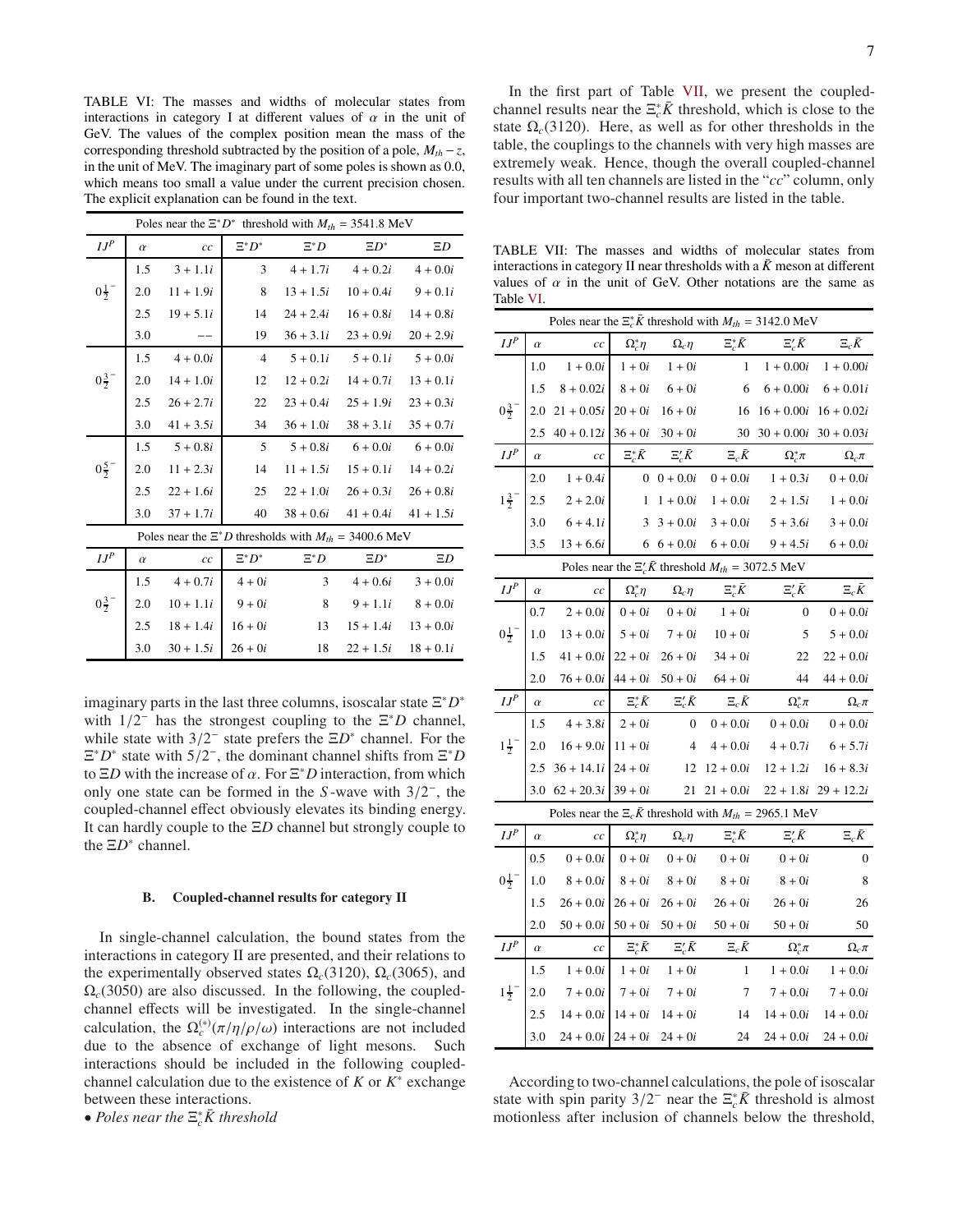$\Xi_c' \bar{K}$ ,  $\Xi_c \bar{K}$ , and the channels above the threshold,  $\Omega_c \eta$ . After inclusion of all channels, the mass of this state becomes a little larger, which leads to a smaller parameter  $\alpha$ , about 2.0, required to reproduce the experimental mass of the  $\Omega_c(3120)$ than in single-channel calculation. The variation of the mass is mainly from inclusion of the  $\Omega_c^* \eta$  channel. The partial width to the  $\Xi_c \bar{K}$  channel is small. If a higher precision is adopted, a value of 0.06 MeV can be found at an  $\alpha$  of 2.5, which is the main decay channel based on the current results. The total width with all channels considered is about 0.2 MeV. If we vary  $\alpha$  to 3, even a width with all channels of about 1 MeV can be reached, which is close to the central value of the experimental value as  $\Gamma_{\Omega_c(3120)} = 1.1 \pm 0.8 \pm 0.4$  MeV.

The results for the isovector  $\Xi_c^* \bar{K}$  state with 3/2<sup>-</sup> are also presented in Table [VII.](#page-6-1) In this case, the  $\Omega_c^* \eta$  and  $\Omega_c \eta$ channels are replaced by  $\Omega_c^* \pi$  and  $\Omega_c \pi$  channels, which are both under the threshold. The  $\Omega_c^*$  channel is the dominant decay channel, which gives a width at an order of magnitude of MeV.

# • *Poles near the*  $\Xi_c$ <sup>*k*</sup> *threshold*

In the second part of Table [VII,](#page-6-1) we present the results for the states near the  $\Xi_c$ <sup>*K*</sup> threshold, which is close to the states  $\Omega_c(3065)$  and  $\Omega_c(3050)$ . For the isoscalar state with 1/2<sup>-</sup>, the couplings of channels  $\Omega_c \eta$  and  $\Xi_c^* \bar{K}$  make the pole deviate further from the threshold. The partial width to the  $\Xi_c \overline{K}$  channel is much smaller than 0.01 MeV. The mass of the isovector state  $\Xi'_{\underline{\ell}} \overline{K}$  state with  $1/2^-$  is strongly varied by inclusion of the  $\Xi_c^* \bar{K}$  or  $\Omega_c \pi$  channel. And a considerably large width was mainly provided by the coupling to the  $\Omega_c \pi$ channel. Again, a very small partial width to the  $\Xi_c \overline{K}$  channel is found as in the isoscalar case.

### • *Poles near the*  $\Xi_c \overline{K}$  *threshold*

In the last part of Table [VII,](#page-6-1) the poles near the  $\Xi_c \bar{K}$ threshold are presented. For the isoscalar state with  $1/2^-$ , the position of the pole is motionless even after inclusion of all ten channels. Since the  $\Xi_c \bar{K}$  threshold is the lowest one among five channels, the width is zero if no other lower channels are included. The same situation can be found in the isoscalar case, though there exists two channels  $\Omega_c^* \pi$  and  $\Omega_c \pi$  below the thresholds.

# • *Poles near the*  $\Xi_c^* \bar{K}^*$  *threshold*

In Table [VIII,](#page-8-0) the poles near the  $\Xi_c^* \bar{K}^*$  threshold are presented.In the calculation, ten channels are involved, which provide nonzero width. Besides acquiring a width of several MeV, the isoscalar state with spin parity  $1/2^-$  becomes very shallow, and even disappears when the  $\alpha$  increases to about 3.0 due to the repulsive coupled-channel effect in ten-channel calculation. The strongest couplings can be found in the  $\Xi_c^{\prime} \bar{K}$ channel, and considerable coupled-channel effects are also found in channels  $\Xi_c \bar{K}^*$  and  $\bar{\Xi_c} \bar{K}$ . The isoscalar state with 3/2 − becomes a little tight after inclusion of the coupledchannel effect, and a width of about 15 MeV can be acquired with a mass gap about 7 MeV to the threshold at an  $\alpha$  value of 3. The two-channel calculations suggest that the largest coupled-channel effect is from the  $\Omega_c^* \eta$  channel, and channels  $\Xi'_c \vec{K}^*$ ,  $\Xi_c \vec{K}^*$ , and  $\Omega_c \eta$  also provide considerable contributions. For the isoscalar state with  $5/2^-$ , a large width about 40 MeV can be reached at an  $\alpha$  value of about 3. No obvious dominant channel can be found in the two-channel calculations, and four channels  $\Omega_c^* \eta$ ,  $\Omega_c \eta$ ,  $\Xi_c^* \bar{K}$ , and  $\Xi_c' \bar{K}$  show their strong couplings to this state.

In the isovector sector, there exist two poles with spin parities  $1/2^-$  and  $3/2^-$ . For the state with  $1/2^-$ , the most dominant channel is found in the  $\Xi_c^{\prime} \bar{K}$  channel. However, the variation of the mass is mainly from the inclusion of the  $\Omega_c^* \rho$ channel. For the state with  $3/2^-$ , the  $\Omega_c^* \pi$  channel provides a large width while the variation of mass is also mainly from the  $\Omega_c^* \rho$  as the case with 1/2<sup>-</sup>.

# • *Poles near the*  $\Xi_c$ <sup>*K*\*</sup> *threshold*

In the second part of Table [VIII,](#page-8-0) the results for four poles near the  $\Xi_c$ <sup>'</sup> $\bar{K}^*$  threshold are listed. In the isoscalar case, the states with spin parity  $1/2^-$  from the single-channel calculation deviate further from the threshold and acquire a nonzero width. However, with the increase of the  $\alpha$  value, the pole becomes dim in the complex plane. The couplings of the state to the channels  $\Omega_c^* \omega$  and  $\Omega_c^* \eta$  are very weak. All other channels have considerable impact on the mass or width of the state. For the state with  $3/2^{-}$ , the  $\Xi_c^* \bar{K}$  channel plays an important role in the variation of the mass, while nonzero width is mainly provided by the Ω*c*η channel.

For the isovector state with  $1/2^-$ , the total width is much larger than the sum of the partial widths from the two-channel calculations. It should be from the couplings between the channels besides these involved in the two-channel calculation. For the state with spin parity  $3/2^-$ , the variation of the mass is mainly from the  $\Xi_c^* \overline{\hat{K}}^*$  channel, and the  $\Omega_c \pi$  channel provides the most important contribution to the total width.

# • *Poles near the*  $\Xi_c \bar{K}^*$  *threshold*

The results for the pole near the  $\Xi_c \bar{K}^*$  threshold are present as the last part of Table [VIII.](#page-8-0) In the single-channel calculation, the  $\Xi_c \bar{K}^*$  states with different  $J^P$  are almost degenerate. After including the coupled-channel effect, the degeneration disappears for all four states. For example, the mass gap between two isoscalar states reaches 5 MeV at an  $\alpha$  value of 3. The differences of the widths of isoscalar and isovector states are also obvious.

In the isoscalar sector, the state with  $1/2^-$  becomes more shallow after including the coupled-channel effect, which is mainly from the couplings to the  $\Xi_c$  *K* channel. A width about 10 MeV can be reached at  $\alpha$  value of 2, which is mainly from the contribution of the  $\Xi_c^* \bar{K}$  channel. For the state with  $3/2^-$ , the  $\Xi_c^* \bar{K}$  channel is dominant to produce its total width. And the  $\Xi_c$ <sup>*K*</sup> channel also couples to the state strongly.

In the isovector case, the mass of state with  $1/2^-$  decreases obviously after including all channels. However, none of twochannel calculations exhibits such behavior. It should be from the couplings of the channels except the  $\Xi_c \bar{K}^*$  channel. For the same reason, the total width is also much larger than the sum of widths from two-channel calculations. The couplings to the channels  $\Omega_c^* \pi$  and  $\Omega_c \pi$  are found to be important. The state with  $3/2^-$  is shallow even at an  $\alpha$  value of 3.5. Its total width is smaller than the sum of the partial widths as in the case with  $1/2^-$ .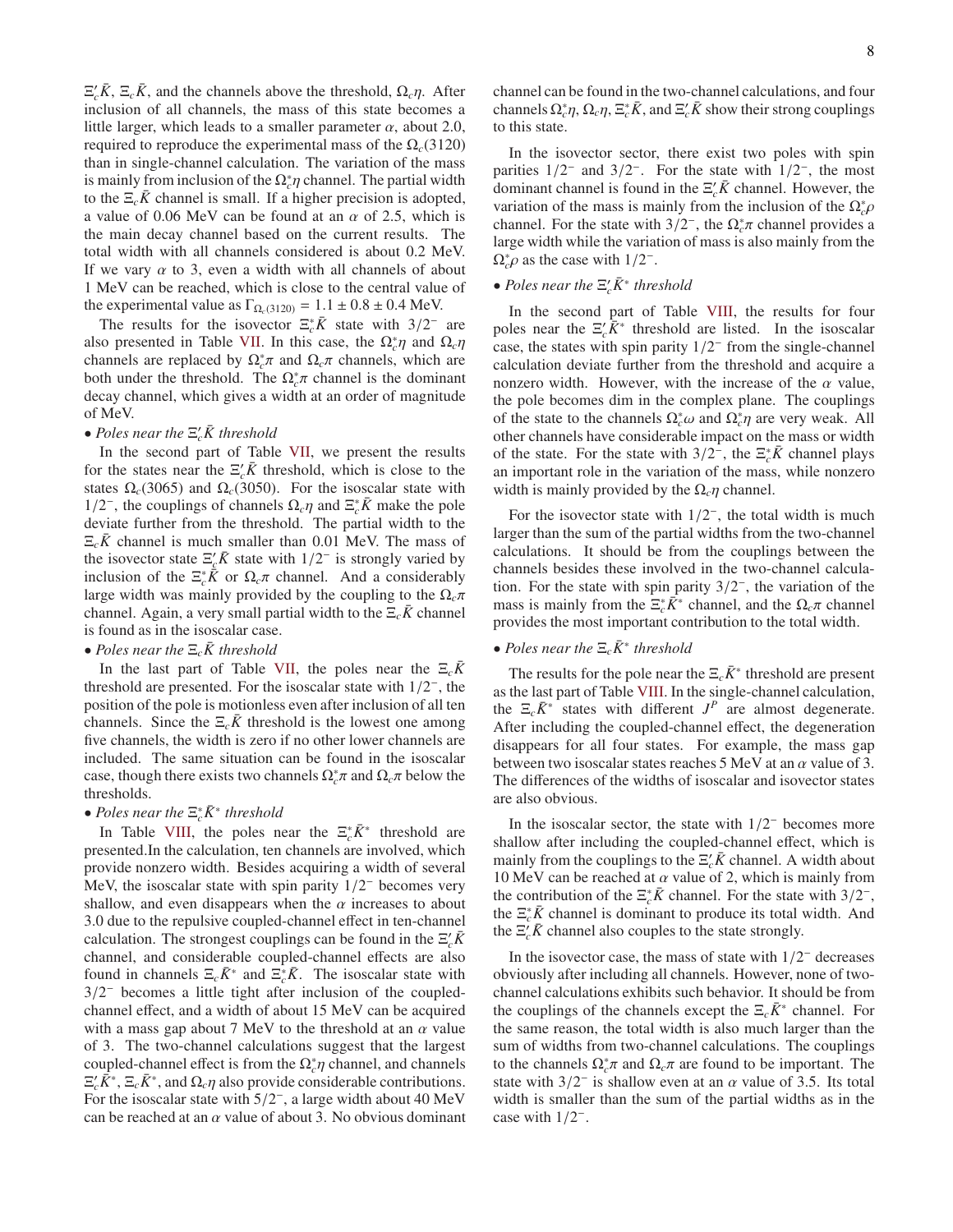<span id="page-8-0"></span>

|                     |                 | the unit of GeV. Other notations are the same as Table VI. |                                |                                |                               |                                                                         |                          |                                |                              |                                 |                            |                            |
|---------------------|-----------------|------------------------------------------------------------|--------------------------------|--------------------------------|-------------------------------|-------------------------------------------------------------------------|--------------------------|--------------------------------|------------------------------|---------------------------------|----------------------------|----------------------------|
|                     |                 |                                                            |                                |                                |                               | Poles near the $\Xi_c^* \bar{K}^*$ threshold with $M_{th} = 3540.2$ MeV |                          |                                |                              |                                 |                            |                            |
| $IJ^P$              | $\alpha$        | $cc\,$                                                     | $\Omega_c^*\omega$             | $\Xi_c^* \bar K^*$             | $\Omega_c \omega$             | $\Xi_c' \bar K^*$                                                       | $\Xi_c\bar{K}^*$         | $\overline{\Omega}_c^*\eta$    | $\overline{\Omega}_c \eta$   | $\Xi_c^* \bar{K}$               | $\Xi_c' \bar{K}$           | $\Xi_c\bar K$              |
|                     | 1.5             | $0.0 + 0.1i$                                               | $1+0i$                         | $\overline{0}$                 | $0 + 0.0i$                    | $0 + 0.0i$                                                              | $0 + 0.0i$               | $0 + 0.0i$                     | $0 + 0.0i$                   | $0 + 0.0i$                      | $0 + 0.0i$                 | $0 + 0.0i$                 |
| $0\frac{1}{2}$      | 2.0             | $0.5 + 1.0i$                                               | $2 + 0i$                       | $\mathbf{1}$                   | $1 + 0.0i$                    | $1 + 0.1i$                                                              | $1 + 0.2i$               | $1 + 0.0i$                     | $1 + 0.0i$                   | $1 + 0.2i$                      | $1 + 0.6i$                 | $0.5 + 0.1i$               |
|                     | 2.5             | $0.7 + 2.3i$                                               | $6+0i$                         | $\boldsymbol{2}$               | $2 + 0.0i$                    | $2 + 0.3i$                                                              | $1 + 0.8i$               | $2 + 0.1i$                     | $2 + 0.2i$                   | $2 + 0.6i$                      | $2 + 2.0i$                 | $0.6 + 0.5i$               |
|                     | 3.0             | $0.0 + 3.4i$                                               | $10 + 0i$                      | $\overline{4}$                 | $4 + 0.0i$                    | $4 + 0.6i$                                                              | $2 + 1.5i$               | $4 + 0.2i$                     | $4 + 0.4i$                   | $3 + 0.9i$                      | $4 + 3.5i$                 | $0.9 + 0.2i$               |
|                     | 1.5             | $1 + 0.4i$                                                 | $1+0i$                         | $\overline{0}$                 | $1 + 0.0i$                    | $1 + 0.1i$                                                              | $0 + 0.0i$               | $1 + 0.4i$                     | $1 + 0.0i$                   | $0 + 0.0i$                      | $0 + 0.0i$                 | $0 + 0.0i$                 |
| $0^{\frac{3}{2}^-}$ | 2.0             | $3 + 2.3i$                                                 | $2 + 0i$                       | $\mathbf{1}$                   | $2 + 0.0i$                    | $2 + 0.2i$                                                              | $0.5 + 0.4i$             | $3 + 2.2i$                     | $2 + 0.4i$                   | $1 + 0.0i$                      | $1 + 0.2i$                 | $1 + 0.0i$                 |
|                     | 2.5<br>3.0      | $5 + 4.8i$                                                 | $5 + 0i$                       | 3                              | $4 + 0.1i$                    | $4 + 0.7i$                                                              | $1 + 1.4i$               | $7 + 4.4i$                     | $4 + 1.0i$                   | $3 + 0.1i$                      | $3 + 0.4i$                 | $3 + 0.2i$                 |
|                     |                 | $7 + 7.7i$                                                 | $8 + 0i$                       | 5<br>1                         | $6 + 0.1i$                    | $7 + 1.5i$                                                              | $2 + 2.5i$               | $14 + 7.1i$                    | $7 + 2.4i$                   | $4 + 0.2i$                      | $4 + 0.8i$                 | $5 + 0.5i$                 |
| $0\frac{5}{2}$      | 1.5<br>2.0      | $1 + 1.4i$<br>$5 + 4.8i$                                   | $1+0i$                         | 5                              | $1 + 0.0i$<br>$5 + 0.0i$      | $1 + 0.1i$<br>$5 + 0.4i$                                                | $1 + 0.2i$<br>$5 + 0.6i$ | $1 + 0.6i$                     | $1 + 0.4i$                   | $1 + 0.0i$<br>$5 + 0.4i$        | $1 + 0.0i$<br>$5 + 0.4i$   | $1 + 0.0i$<br>$5 + 0.2i$   |
|                     | 2.5             | $15 + 11.2i$                                               | $5+0i$<br>$11 + 0i$            | 11                             | $11 + 0.0i$                   | $12 + 0.6i$                                                             | $11 + 1.1i$              | $6 + 2.0i$<br>$15 + 3.8i$      | $6 + 1.4i$<br>$13 + 3.6i$    | $9 + 2.4i$                      | $10 + 1.6i$                | $10 + 0.4i$                |
|                     | 3.0             | $25 + 21.0i$                                               | $19 + 0i$                      | 18                             | $18 + 0.0i$                   | $20 + 0.9i$                                                             | $19 + 1.2i$              | $27 + 7.0i$                    | $24 + 6.5i$                  | $13 + 6.8i$                     | $16 + 4.5i$                | $17 + 1.8i$                |
| $I J^P$             | $\alpha$        | $c\bar{c}$                                                 | $\Omega_c^*\rho$               | $\Xi_c^* \bar K^*$             | $\Xi_c' \bar K^*$             | $\Omega_c \rho$                                                         | $\Xi_c\bar{K}^*$         | $\Xi_c^* \bar{K}$              | $\Xi_c' \bar{K}$             | $\Xi_c\bar K$                   | $\Omega_c^*\pi$            | $\Omega_c \pi$             |
|                     | 2.5             | $2 + 1.6i$                                                 | $3 + 0i$                       | $\mathbf{1}$                   | $1 + 0.0i$                    | $1 + 0.0i$                                                              | $1 + 0.0i$               | $1 + 0.0i$                     | $1 + 0.2i$                   | $1 + 0.0i$                      | $1 + 0.0i$                 | $1 + 0.0i$                 |
| $1\frac{1}{2}$      | 3.0             | $6 + 3.4i$                                                 | $8 + 0i$                       | $\sqrt{2}$                     | $2+0.0i$                      | $2 + 0.0i$                                                              | $2 + 0.1i$               | $2 + 0.1i$                     | $2 + 0.7i$                   | $2 + 0.0i$                      | $2 + 0.1i$                 | $2 + 0.1i$                 |
|                     | 3.5             | $11 + 5.2i$                                                | $10 + 0i$                      | $\overline{4}$                 | $5 + 0.1i$                    | $5 + 0.1i$                                                              | $5 + 0.3i$               | $3 + 0.3i$                     | $4 + 1.7i$                   | $4 + 0.0i$                      | $3 + 0.3i$                 | $5 + 0.2i$                 |
|                     | 2.5             | $1 + 0.8i$                                                 | $0.7 + 0i$                     | 0.5                            | $0.5 + 0.0i$                  | $0.5 + 0.0i$                                                            | $0.5 + 0.0i$             | $0.5 + 0.0i$                   | $0.5 + 0.0i$                 | $0.5 + 0.0i$                    | $0.5 + 0.2i$               | $0.5 + 0.1i$               |
| $1\frac{3}{2}$      | 3.0             | $2 + 2.4i$                                                 | $1.7 + 0i$                     | 0.7                            | $0.7 + 0.1i$                  | $0.8 + 0.0i$                                                            | $0.8 + 0.2i$             | $0.6 + 0.1i$                   | $0.7 + 0.0i$                 | $0.7 + 0.0i$                    | $0.6 + 2.1i$               | $0.7 + 0.1i$               |
|                     | 3.5             | $5 + 4.5i$                                                 | $3.5 + 0i$                     | 1.1                            | $1.1 + 0.2i$                  | $1.6 + 0.1i$                                                            | $1.4 + 0.5i$             | $0.7 + 0.5i$                   | $1.1 + 0.0i$                 | $1.1 + 0.0i$                    | $1.2 + 4.2i$               | $1.2 + 0.4i$               |
|                     | 4.0             | $9 + 6.4i$                                                 | $6.0 + 0i$                     | 2.0                            | $2.0 + 0.5i$                  | $3.0 + 0.2i$                                                            | $2.6 + 0.9i$             | $0.8 + 2.0i$                   | $2.0 + 0.0i$                 | $2.0 + 0.0i$                    | $3.4 + 7.2i$               | $2.2 + 1.0i$               |
|                     |                 |                                                            |                                |                                |                               | Poles near the $\Xi'_c \bar{K}^*$ threshold with $M_{th} = 3470.7$ MeV  |                          |                                |                              |                                 |                            |                            |
| $\overline{H}$      | $\alpha$        | $c\bar{c}$                                                 | $\Omega_c^*\omega$             | $\Xi_c^* \bar K^*$             | $\Omega_c\omega$              | $\Xi_{c}^{\prime}\bar{K}^{*}$                                           | $\Xi_c\bar{K}^*$         | $\overline{\Omega_c^*\eta}$    | $\Omega_c \eta$              | $\Xi_c^* \bar{K}$               | $\Xi_c' \bar{K}$           | $\Xi_c\bar{K}$             |
|                     | 1.5             | $9 + 2.2i$                                                 | $3 + 0i$                       | $6+0i$                         | $5+0i$                        | 3                                                                       | $2 + 0.4i$               | $2 + 0.0i$                     | $3 + 1.0i$                   | $2 + 0.2i$                      | $3 + 0.1i$                 | $3 + 0.1i$                 |
| $0^{\frac{1}{2}^-}$ | 2.0             | $18 + 7.1i$                                                | $9+0i$                         | $15 + 0i$                      | $12 + 0i$                     | 8                                                                       | $7 + 1.3i$               | $7 + 0.0i$                     | $10 + 2.1i$                  | $7 + 0.4i$                      | $9 + 0.5i$                 | $7 + 0.2i$                 |
|                     | 2.5             | $24 + 17.8i$                                               | $14 + 0i$                      | $24 + 0i$                      | $20 + 0i$                     | 14                                                                      | $11 + 2.4i$              | $13 + 0.0i$                    | $17 + 3.0i$                  | $13 + 1.5i$                     | $15 + 1.2i$                | $11 + 0.7i$                |
|                     | 3.0             |                                                            | $20 + 0i$                      | $37 + 0i$                      | $34 + 0i$                     | 19                                                                      | $15 + 3.0i$              | $18 + 0.0i$                    | $25 + 4.0i$                  | $18 + 3.4i$                     | $21 + 2.4i$                | $13 + 1.5i$                |
|                     | 1.5             | $8 + 2.4i$                                                 | $6+0i$                         | $8 + 0i$                       | $6+0i$                        | 6                                                                       | $6 + 0.3i$               | $6 + 0.0i$                     | $6 + 1.0i$                   | $6 + 0.1i$                      | $4 + 0.1i$                 | $4 + 0.1i$                 |
| $0\frac{3}{2}$      | 2.0             | $18 + 4.8i$                                                | $14 + 0i$                      | $19 + 0i$                      | $14 + 0i$                     | 14                                                                      | $14 + 0.5i$              | $14 + 0.0i$                    | $14 + 4.0i$                  | $14 + 0.4i$                     | $11 + 0.7i$                | $12 + 0.3i$                |
|                     | 2.5             | $30 + 10.3i$                                               | $24 + 0i$                      | $32 + 0i$                      | $24 + 0i$                     | 24                                                                      | $24 + 0.6i$              | $24 + 0.0i$                    | $31 + 8.0i$                  | $24 + 1.2i$                     | $17 + 2.2i$                | $22 + 1.2i$                |
|                     | 3.0             | $43 + 15.7i$                                               | $35 + 0i$                      | $47 + 0i$                      | $35 + 0i$                     | 35                                                                      | $34 + 0.7i$              | $36 + 0.1i$                    | $40 + 15.0i$                 | $36 + 3.0i$                     | $20 + 3.6i$                | $34 + 2.8i$                |
| $IJ^P$              | $\alpha$        | $c\hspace{0.02cm}c$                                        | $\Omega_c^*\rho$               | $\Xi_c^* \bar K^*$             | $\Xi_c' \bar K^*$             | $\Omega_c \rho$                                                         | $\Xi_c\bar{K}^*$         | $\Xi_c^* \bar{K}$              | $\Xi_c' \bar{K}$             | $\Xi_c\bar K$                   | $\Omega_c^*\pi$            | $\Omega_c \pi$             |
|                     | 2.0             | $6 + 2.1i$                                                 | $1+0i$                         | $2 + 0i$                       | $\mathbf{0}$                  | $4 + 0.0i$                                                              | $0 + 0.2i$               | $0 + 0.0i$                     | $0 + 0.2i$                   | $0 + 0.2i$                      | $0 + 0.0i$                 | $0 + 0.6i$                 |
| $1\frac{1}{2}^{-}$  | 2.5             | $14 + 5.6i$                                                | $4+0i$                         | $7+0i$                         | $\overline{4}$                | $10 + 0.0i$                                                             | $4 + 0.4i$               | $3 + 0.1i$                     | $3 + 0.6i$                   | $4 + 0.4i$                      | $3 + 0.0i$                 | $4 + 1.5i$                 |
|                     | 3.0             | $26 + 11.8i$                                               | $9+0i$                         | $14 + 0i$                      | 8                             | $16 + 0.0i$                                                             | $8 + 0.8i$               | $7 + 0.3i$                     | $7 + 1.5i$                   | $8 + 0.7i$                      | $7 + 0.1i$                 | $9 + 2.8i$                 |
|                     | 3.5             | $40 + 22.0i$                                               | $15 + 0i$                      | $21 + 0i$                      | 13                            | $26 + 0.0i$                                                             | $14 + 1.3i$              | $13 + 0.7i$                    | $12 + 3.0i$                  | $13 + 1.1i$                     | $13 + 0.1i$                | $15 + 4.4i$                |
| $1\frac{3}{2}$      | 2.5             | $3 + 3.5i$                                                 | $0+0i$                         | $1 + 0i$                       | $\boldsymbol{0}$              | $1 + 0.0i$                                                              | $0 + 0.1i$               | $0 + 0.0i$                     | $0 + 0.2i$                   | $0 + 0.6i$                      | $0 + 0.0i$                 | $0 + 1.5i$                 |
|                     | 3.0             | $6 + 5.9i$                                                 | $1+0i$                         | $4+0i$                         | $\mathbf{1}$                  | $3 + 0.0i$                                                              | $1 + 0.2i$               | $0 + 0.0i$                     | $0 + 0.4i$                   | $1 + 1.2i$                      | $1 + 0.0i$                 | $1 + 3.1i$                 |
|                     | 3.5             | $11 + 8.8i$                                                | $3+0i$                         | $7+0i$                         | 3                             | $5 + 0.0i$                                                              | $3 + 0.3i$               | $2 + 0.1i$                     | $2 + 0.7i$                   | $2 + 2.0i$                      | $3 + 0.0i$                 | $3 + 5.8i$                 |
|                     | 4.0             | $17 + 13.0i$                                               | $4+0i$                         | $10 + 0i$                      | $\overline{4}$                | $7+0.0i$                                                                | $5 + 0.5i$               | $4 + 0.2i$                     | $4 + 1.0i$                   | $5 + 3.1i$                      | $4 + 0.0i$                 | $6 + 10.0i$                |
| $I$ $JF$            |                 |                                                            |                                | $\overline{\Xi_c^* \bar{K}^*}$ |                               | Poles near the $\Xi_c \bar{K}^*$ threshold with $M_{th} = 3363.3$ MeV   |                          |                                |                              |                                 |                            |                            |
|                     | $\alpha$<br>1.5 | $cc\,$<br>$5 + 2.0i$                                       | $\Omega_c^*\omega$<br>$6 + 0i$ | $6 + 0i$                       | $\Omega_c \omega$<br>$6 + 0i$ | $\Xi_c' \bar K^*$<br>$6 + 0i$                                           | $\Xi_c\bar K$<br>6       | $\Omega_c^*\eta$<br>$7 + 0.0i$ | $\Omega_c\eta$<br>$7 + 0.5i$ | $\Xi_c^* \bar{K}$<br>$5 + 2.2i$ | $\Xi_-' K$<br>$5 + 0.4i$   | $\Xi_c K$<br>$6 + 0.0i$    |
|                     |                 |                                                            |                                |                                |                               |                                                                         |                          |                                |                              |                                 |                            |                            |
| $0\frac{1}{2}$      | 2.0<br>2.5      | $11 + 4.8i$<br>$16 + 10.5i$                                | $14 + 0i$<br>$23 + 0i$         | $14 + 0i$<br>$23 + 0i$         | $14 + 0i$<br>$23 + 0i$        | $14 + 0i$<br>$23 + 0i$                                                  | 14<br>22                 | $15 + 0.0i$<br>$25 + 0.0i$     | $17 + 0.7i$<br>$28 + 0.7i$   | $12 + 6.4i$<br>$24 + 12.7i$     | $11 + 1.3i$<br>$18 + 3.0i$ | $14 + 0.0i$<br>$22 + 0.0i$ |
|                     | 3.0             | $23 + 27.6i$                                               | $33 + 0i$                      | $34 + 0i$                      | $33 + 0i$                     | $35 + 0i$                                                               | 32                       | $37 + 0.1i$                    | $43 + 0.6i$                  | $40 + 20.6i$                    | $23+5.8i$                  | $32 + 0.0i$                |
|                     | 1.5             | $4 + 2.4i$                                                 | $6+0i$                         | $6+0i$                         | $6 + 0i$                      | $6 + 0i$                                                                | 6                        | $7 + 0.1i$                     | $6 + 0.0i$                   | $5 + 2.0i$                      | $6 + 0.4i$                 | $6 + 0.0i$                 |
| $0\frac{3}{2}$      | 2.0             | $9 + 4.8i$                                                 | $14 + 0i$                      | $14 + 0i$                      | $14 + 0i$                     | $14 + 0i$                                                               | 14                       | $16 + 0.2i$                    | $14 + 0.0i$                  | $13 + 6.4i$                     | $13 + 1.5i$                | $14 + 0.0i$                |
|                     | 2.5             | $17 + 7.8i$                                                | $23 + 0i$                      | $23 + 0i$                      | $23 + 0i$                     | $23 + 0i$                                                               | 22                       | $27 + 0.4i$                    | $23 + 0.0i$                  | $23 + 8.1i$                     | $23 + 3.3i$                | $22 + 0.0i$                |
|                     | 3.0             | $29 + 14.3i$                                               | $34 + 0i$                      | $34 + 0i$                      | $33 + 0i$                     | $35 + 0i$                                                               | 32                       | $40 + 0.6i$                    | $32 + 0.2i$                  | $36 + 12.8i$                    | $34 + 6.0i$                | $32 + 0.0i$                |
| $IJ^P$              | $\alpha$        | $c\hspace{0.02cm}c$                                        | $\Omega_c^*\rho$               | $\Xi_c^* \bar K^*$             | $\Xi_c' \bar K^*$             | $\Omega_c \rho$                                                         | $\Xi_c\bar{K}^*$         | $\Xi_c^* \bar{K}$              | $\Xi_{c}'\bar{K}$            | $\Xi_c\bar{K}$                  | $\Omega_c^*\pi$            | $\Omega_c \pi$             |
|                     | 2.0             | $1 + 2.7i$                                                 | $1+0i$                         | $1+0i$                         | $1+0i$                        | $1 + 0i$                                                                | $\mathbf{1}$             | $1 + 0.2i$                     | $1 + 0.1i$                   | $1 + 0.0i$                      | $1 + 0.7i$                 | $1 + 0.6i$                 |
| $1\frac{1}{2}$      | 2.5             | $5 + 7.0i$                                                 | $3 + 0i$                       | $2 + 0i$                       | $2+0i$                        | $2 + 0i$                                                                | $\overline{\mathbf{c}}$  | $3 + 0.5i$                     | $2 + 0.4i$                   | $2 + 0.0i$                      | $4 + 1.6i$                 | $3 + 1.9i$                 |
|                     | 3.0             | $11 + 13.0i$                                               | $6+0i$                         | $5+0i$                         | $5+0i$                        | $5+0i$                                                                  | $\overline{4}$           | $7 + 1.0i$                     | $4 + 0.6i$                   | $4 + 0.0i$                      | $8 + 2.3i$                 | $7 + 3.8i$                 |
|                     | 3.5             | $21 + 21.7i$                                               | $10 + 0i$                      | $8+0i$                         | $8 + 0i$                      | $8 + 0i$                                                                | 7                        | $11 + 1.7i$                    | $7 + 0.9i$                   | $7 + 0.0i$                      | $13 + 2.9i$                | $13 + 4.5i$                |
|                     | 2.0             | $2 + 4.0i$                                                 | $1+0i$                         | $1 + 0i$                       | $1 + 0i$                      | $1 + 0i$                                                                | $\mathbf{1}$             | $1 + 0.2i$                     | $1 + 0.2i$                   | $1 + 0.0i$                      | $1 + 0.8i$                 | $1 + 0.2i$                 |
| $1\frac{3}{2}$      | 2.5             | $5 + 9.0i$                                                 | $3 + 0i$                       | $2+0i$                         | $2+0i$                        | $2+0i$                                                                  | $\boldsymbol{2}$         | $3 + 0.5i$                     | $3 + 0.5i$                   | $2 + 0.0i$                      | $4 + 1.9i$                 | $2 + 0.4i$                 |
|                     | 3.0             | $6 + 17.0i$                                                | $6+0i$                         | $5+0i$                         | $5+0i$                        | $5+0i$                                                                  | $\overline{4}$           | $7 + 1.0i$                     | $6 + 0.9i$                   | $4 + 0.0i$                      | $8 + 3.0i$                 | $5 + 0.5i$                 |
|                     | 3.5             | $5 + 18.0i$                                                | $10 + 0i$                      | $8 + 0i$                       | $8 + 0i$                      | $8 + 0i$                                                                | 7                        | $11 + 1.4i$                    | $9 + 1.5i$                   | $7 + 0.0i$                      | $14 + 4.3i$                | $8 + 0.6i$                 |

TABLE VIII: The masses and widths of molecular states from interactions in category II near thresholds with a  $\bar{K}^*$  at different values of  $\alpha$  in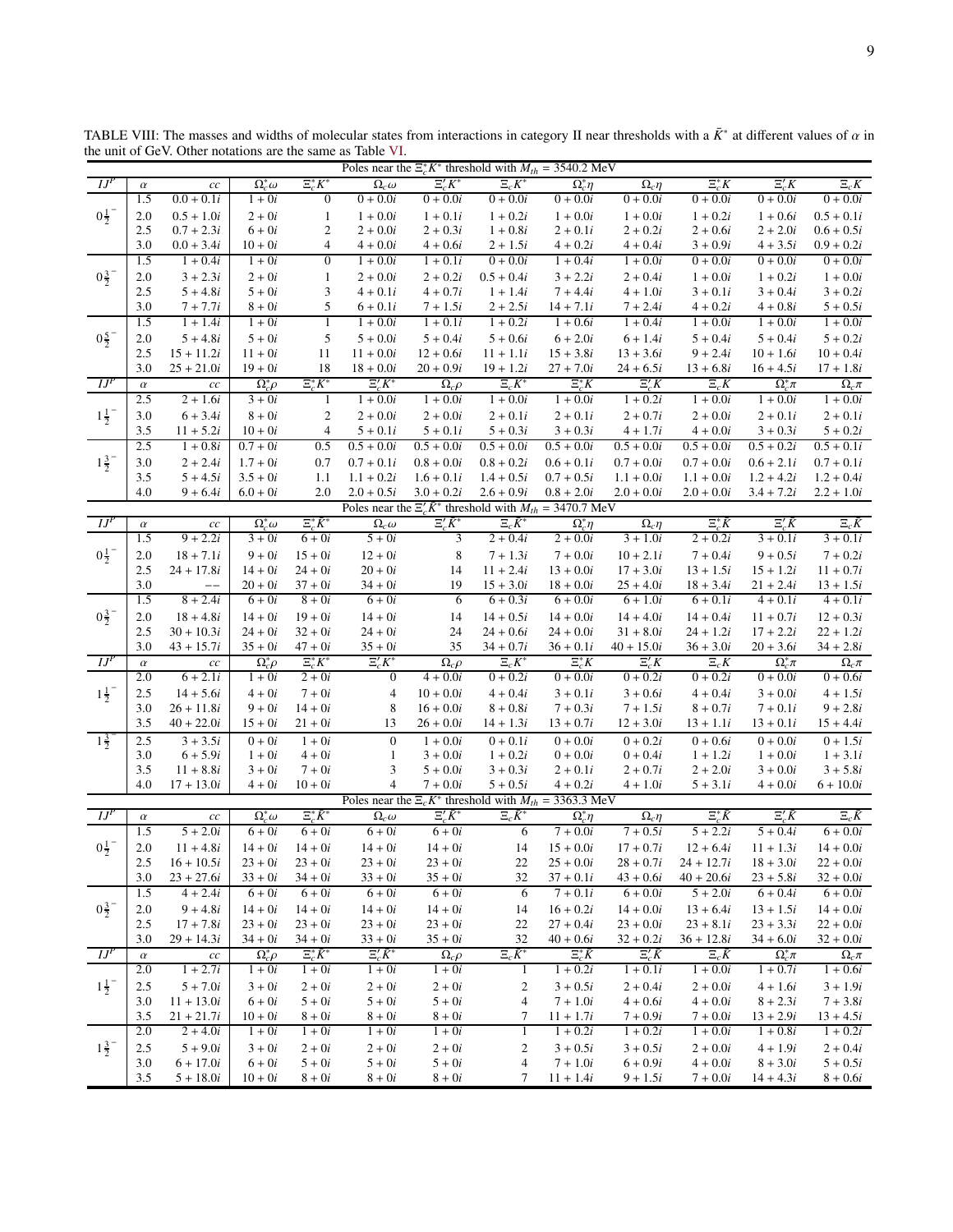#### <span id="page-9-9"></span>V. SUMMARY AND DISCUSSION

The molecular states generated from the meson-baryon channels with quantum numbers  $C = 1$ ,  $S = -2$  under 3.6 GeV are studied in a quasipotential Bethe-Salpeter equation approach. With the help of the light meson exchange model, the single-channel and coupled-channel calculations are performed. Based on the results obtained in the current work, the following conclusions can be reached:

- $\Omega_c(3120)$ : Both isoscalar and isovector states can be produced from the  $\Xi_c^* \bar{K}$  interaction with spin parity 3/2<sup>-</sup>. The latter requires larger  $\alpha$  value than the former, which can be produced at an  $\alpha$  value of about 1. The state with  $3/2^-$  has very weak coupling to the  $\Xi_c \bar{K}$  channel, which is the observation channel of the  $\Omega_c(3120)$ . Besides, its width increases very rapidly to about 10 MeV with the increase of the parameter. Hence, the isoscalar  $\Xi_c^* \bar{K}$  state is a better candidate of  $\Omega_c(3120)$ . The theoretical width seems small compared with the experimental value, which may be due to absence of light decay channels. Besides, the small partial width of  $\Xi_c \bar{K}$  channel may be the reason why it is difficult to observe in the experiment considering that a molecular state itself should be more hardly produced than a conventional  $\Omega_c$  state. Generally speaking, the isoscalar  $\Xi_c^* \bar{K}$  state withe  $3/2^-$  is a good assignment of the  $\Omega_c(3120)$ . Higher-precision measurement should be helpful to confirm it. Besides, an isovector state is also suggested to be observed in the  $\Omega_c \pi$  channel based on the current calculation.
- <span id="page-9-0"></span>[1] R. Aaij *et al.* [LHCb], "Observation of five new narrow  $\Omega_c^0$ states decaying to  $\Xi_c^+ K^-$ ," Phys. Rev. Lett. **118**, 182001 (2017)
- <span id="page-9-1"></span>[2] J. Yelton *et al.* [Belle], "Observation of Excited Ω*<sup>c</sup>* Charmed Baryons in  $e^+e^-$  Collisions," Phys. Rev. D **97**, 051102 (2018)
- <span id="page-9-2"></span>[3] G. Chiladze and A. F. Falk, "Phenomenology of new baryons with charm and strangeness," Phys. Rev. D 56, R6738-R6741 (1997)
- <span id="page-9-6"></span>[4] V. R. Debastiani, J. M. Dias, W. H. Liang and E. Oset, "Molecular Ω*<sup>c</sup>* states generated from coupled meson-baryon channels," Phys. Rev. D 97, 094035 (2018)
- [5] J. Nieves, R. Pavao and L. Tolos, "Ω*<sup>c</sup>* excited states within a  $SU(6)_{1sf} \times HQSS$  model," Eur. Phys. J. C 78, no.2, 114 (2018)
- [6] G. Montaña, A. Feijoo and A. Ramos, "A meson-baryon molecular interpretation for some Ω<sub>c</sub> excited states," Eur. Phys. J. A 54, 64 (2018)
- <span id="page-9-3"></span>[7] R. Chen, A. Hosaka and X. Liu, "Searching for possible  $\Omega_c$ -like molecular states from meson-baryon interaction," Phys. Rev. D 97, 036016 (2018)
- <span id="page-9-4"></span>[8] W. Wang and R. L. Zhu, "Interpretation of the newly observed  $\Omega_c^0$  resonances," Phys. Rev. D **96**, 014024 (2017)
- [9] B. Chen and X. Liu, "New  $\Omega_c^0$  baryons discovered by LHCb as the members of 1*P* and 2*S* states," Phys. Rev. D 96, 094015 (2017)
- [10] S. Q. Luo, B. Chen, X. Liu and T. Matsuki, "Predicting a new resonance as charmed-strange baryonic analog of  $D_{s0}^*(2317)$ ," Phys. Rev. D 103, 074027 (2021)
- [11] V. O. Galkin and R. N. Faustov, "Heavy Baryon Spectroscopy,"
- $\Omega_c(3050)$  and  $\Omega_c(3065)$ : These two states are close to the  $\Xi'_c \overline{K}$  threshold. Based on the calculations in the current work and literature [\[4](#page-9-6), [15,](#page-9-8) [22](#page-10-0), [25](#page-10-2)], molecular states can be produced from  $\Xi_c^{\prime} \bar{K}$  interaction with 1/2<sup>-</sup>. However, current calculation suggests extremely weak couplings of these states to the experimental observation channel  $\Xi_c \bar{K}$ . Combined with the rejection of the spin parity 1/2<sup>-</sup> suggested in Ref. [\[28\]](#page-10-5), the observed  $\Omega_c$ (3050) and  $\Omega_c(3065)$  should not be the molecular states from the  $\Xi_c^{\prime} \bar{K}$ interaction. However, it is suggested to search for an isovector state in the  $\Omega_c \pi$  channel.
- The molecular states with higher mass were predicted in the current works. We suggest the experimental research of such states in the future experiment, especially the followings states. Near the  $\Xi^* D^*$  threshold, it is suggested to search the states with  $I(J^P) = O(1/2^-)$  and  $O(5/2^-)$ in the  $\Xi^* D$  channel, and the state with  $0(3/2^-)$  in the  $\Xi D^*$  channel. The state near the  $\Xi^* D$  threshold with  $0(3/2^-)$  couples strongly to the  $\Xi D^*$  channel. Near the  $\Xi_c^* \bar{K}$  threshold, the states with  $0(1/2^-)$  and  $1(3/2^-)$  are suggested to be searched in the  $\Xi_c$ <sup>*K*</sup> channel, and the state with  $0(3/2^-)$  in the  $\Omega_c^* \eta$  channel. The state near the  $\Xi_c$ <sup>*K*</sup> threshold with 0(1/2<sup>-</sup>) couples strongly to the  $\Omega_c \eta$ channel while that with  $1(3/2^-)$  decays mainly to the  $\Xi \overline{K}$ channel. The states near the  $\Xi_c \bar{K}^*$  threshold with  $0(1/2^-)$ and  $0(3/2^-)$  can be searched in the  $\Xi_c^* \bar{K}$  channel.

Acknowledgement This project is supported by the National Natural Science Foundation of China (Grants No. 11675228).

Phys. Part. Nucl. 51, 661-667 (2020)

- [12] W. Roberts and M. Pervin, "Heavy baryons in a quark model," Int. J. Mod. Phys. A 23, 2817-2860 (2008)
- [13] Z. Shah, K. Thakkar, A. Kumar Rai and P. C. Vinodkumar, "Excited State Mass spectra of Singly Charmed Baryons," Eur. Phys. J. A 52, 313 (2016)
- [14] T. Yoshida, E. Hiyama, A. Hosaka, M. Oka and K. Sadato, "Spectrum of heavy baryons in the quark model," Phys. Rev. D 92, 114029 (2015)
- <span id="page-9-8"></span>[15] M. Karliner and J. L. Rosner, "Very narrow excited Ω*<sup>c</sup>* baryons," Phys. Rev. D 95, 114012 (2017)
- [16] K. L. Wang, L. Y. Xiao, X. H. Zhong and Q. Zhao, "Understanding the newly observed  $\Omega_c$  states through their decays," Phys. Rev. D 95, 116010 (2017)
- [17] S. S. Agaev, K. Azizi and H. Sundu, "Interpretation of the new  $\Omega_c^0$  states via their mass and width," Eur. Phys. J. C 77, 395 (2017)
- [18] E. Santopinto, A. Giachino, J. Ferretti, H. García-Tecocoatzi, M. A. Bedolla, R. Bijker and E. Ortiz-Pacheco, "The Ω*c*-puzzle solved by means of quark model predictions," Eur. Phys. J. C 79, 1012 (2019)
- <span id="page-9-7"></span>[19] H. C. Kim, M. V. Polyakov and M. Praszałowicz, "Possibility of the existence of charmed exotica," Phys. Rev. D 96, 014009 (2017)
- [20] C. S. An and H. Chen, "Observed  $\Omega_c^0$  resonances as pentaquark states," Phys. Rev. D 96, 034012 (2017)
- <span id="page-9-5"></span>[21] H. Huang, J. Ping and F. Wang, "Investigating the excited  $\Omega_c^0$